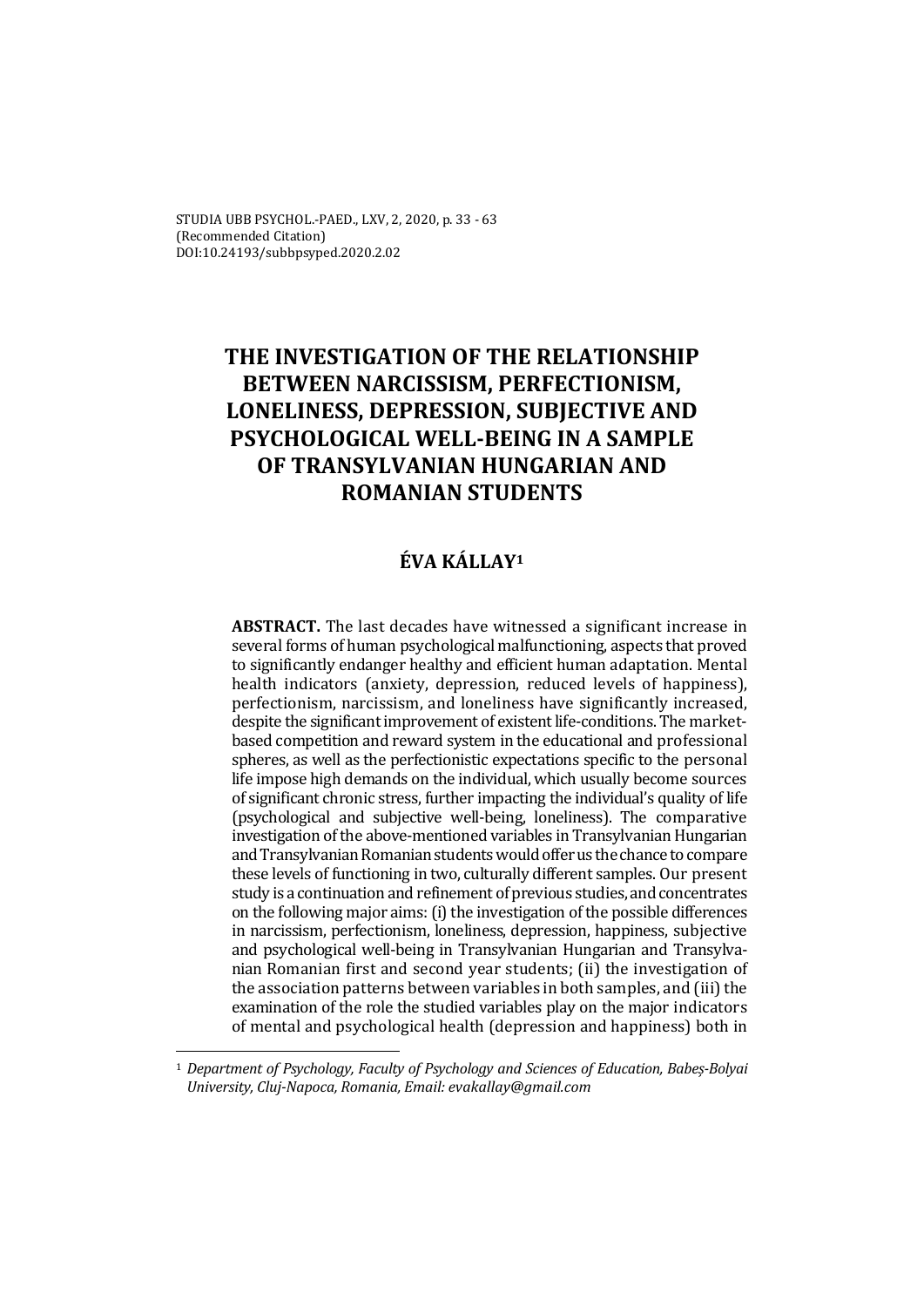the united sample and on the two samples of students separately. The results of our investigation may be beneficial for the tailoring of future prevention and intervention programs that would target the enhancement of psychological adaptation of Transylvanian students

*Keywords: narcissism, perfectionism, loneliness, depression, subjective well-being, psychological well-being.* 

**ABSTRAKT.** In den letzten Jahrzehnten gab es eine signifikante Zunahme verschiedener Formen menschlicher psychischer Fehlfunktionen, Aspekte, die eine gesunde und effiziente Anpassung des Menschen erheblich gefährdeten. Die Indikatoren für die psychische Gesundheit (Angstzustände, Depressionen, vermindertes Glück), Perfektionismus, Narzissmus und Einsamkeit haben trotz der signifikanten Verbesserung der bestehenden Lebensbedingungen erheblich zugenommen. Das marktorientierte Wettbewerbs- und Belohnungssystem im Bildungs- und Berufsbereich sowie die perfektionistischen Erwartungen an das persönliche Leben stellen hohe Anforderungen an den Einzelnen, die in der Regel zu Quellen erheblichen chronischen Stresses werden und die Lebensqualität des Einzelnen weiter beeinträchtigen (psychisches und subjektives Wohlbefinden, Einsamkeit). Die vergleichende Untersuchung der oben genannten Variablen bei siebenbürgischen ungarischen und siebenbürgischen rumänischen Studenten würde uns die Möglichkeit bieten, diese Funktionsniveaus in zwei kulturell unterschiedlichen Stichproben zu vergleichen. Unsere vorliegende Studie ist eine Fortsetzung und Verfeinerung früherer Studien und konzentriert sich auf die folgenden Hauptziele: (i) die Untersuchung der möglichen Unterschiede in Bezug auf Narzissmus, Perfektionismus, Einsamkeit, Depression, Glück, subjektives und psychologisches Wohlbefinden in Siebenbürgen, Ungarisch und Siebenbürgische rumänische Erst- und Zweitklässler; (ii) die Untersuchung der Assoziationsmuster zwischen Variablen in beiden Stichproben und (iii) die Untersuchung der Rolle, die die untersuchten Variablen für die Hauptindikatoren der psychischen und psychischen Gesundheit (Depression und Glück) sowohl in der Stichprobe als auch in der Stichprobe spielen zwei Stichproben von Studenten getrennt. Die Ergebnisse unserer Untersuchung könnten für die Anpassung künftiger Präventions- und Interventionsprogramme von Vorteil sein, die auf die Verbesserung der psychologischen Anpassung siebenbürgischer Studenten abzielen.

*Schlüsselworte: Narzissmus, Perfektionismus, Einsamkeit, Depression, subjektives Wohlbefinden, psychisches Wohlbefinden.*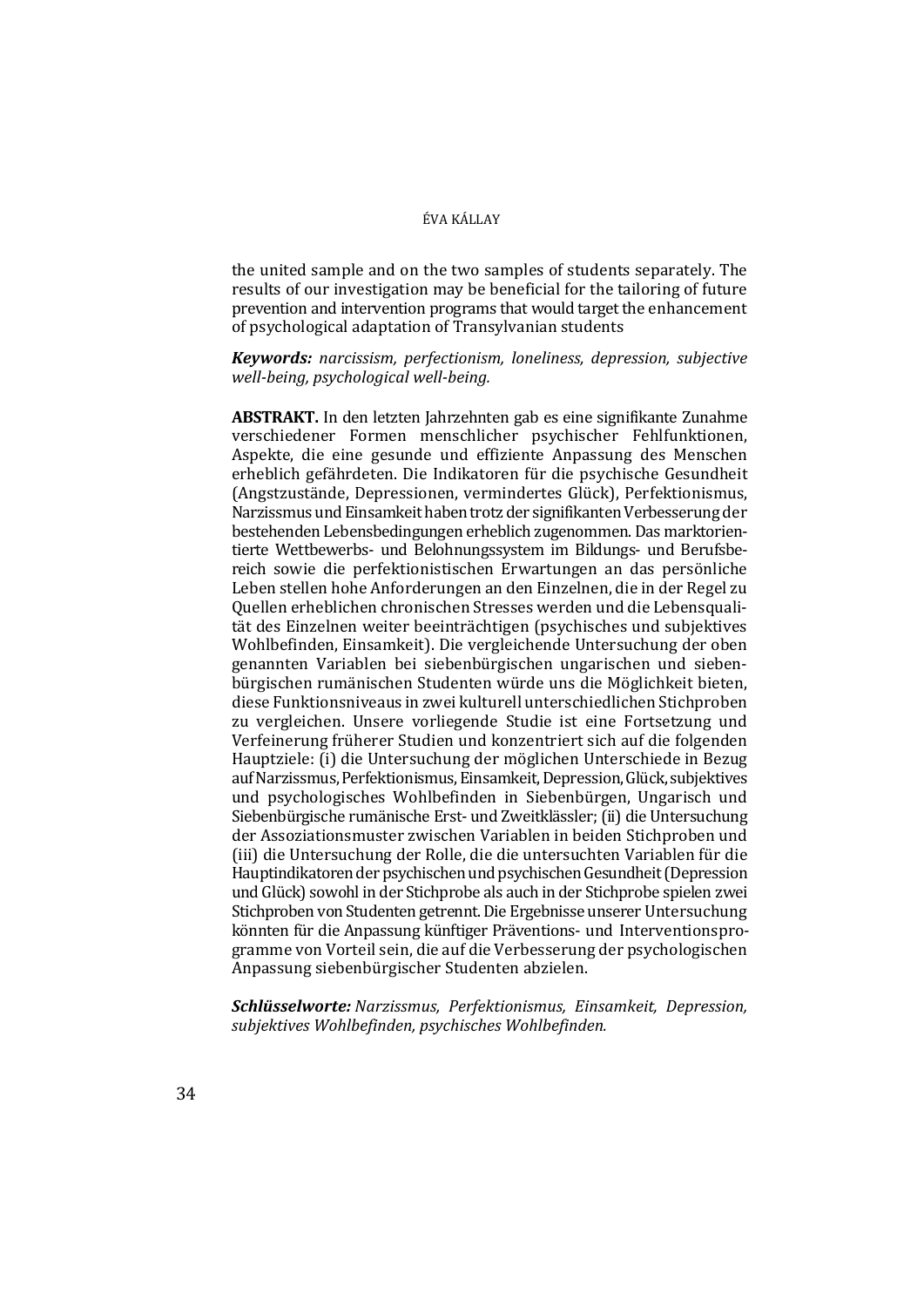## **INTRODUCTION**

In the last decades, a plethora of research has documented a considerable amount of significant changes in important aspects of the optimal human functioning. Despite the fact that worldwide, life conditions have significantly improved (Roser, 2020), especially in the western countries, indicators of mental ill-health have shown an increasing pattern. Depression, anxiety disorders, unhealthy levels of stress, burnout, personality disorders, loneliness, etc. have significantly increased in the last fifty years (Cuijpers, Smit, & van Straten, 2007; Cunningham, Rapee, & Lyneham, 2006; Erzen & Çikrikci, 2018; WHO, 2017b). Such increases have been encountered not only in the adult population, but an increasing number of children and adolescents seem to suffer of different forms of mental ill-health as well (Cunningham et al., 2006).

## **MENTAL HEALTH INDICATORS: DEPRESSION AND LONELINESS**

One of the most frequently encountered forms of mental ill-health is depression, with over 298 million sufferers worldwide (representing over 4.4% of the population of the world) (Ferrari, Charlson, Norman, Patten, Freedman, Murray, et al., 2013; WHO, 2017b). More importantly, research predicts that by 2030 depression will become the second most serious illness, involving considerable personal, interpersonal, and socioeconomic burdens (Gustavsson et al., 2011; Wittchen et al., 2011). Recent studies indicate that these results apply for the millennials as well. More precisely, between 2005 and 2015 the number of cases attaining levels above the depression cut-point has increased with 6%, with a significantly higher frequency in the female, than the male population (Bor, Dean, Najman, & Hayatbakhsh, 2014; Patalay & Fitzsimons, 2017; Patalay & Gage, 2019), women being more at risk than men. On the one hand, these dysfunctions do not always attain clinically significant levels. Frequently, the number of those who suffer of subclinical levels of depression is considerable, impeding their optimal functioning both in their personal and professional lives. On the other hand, the personal and societal costs if these mental health problems represent a significant burden at personal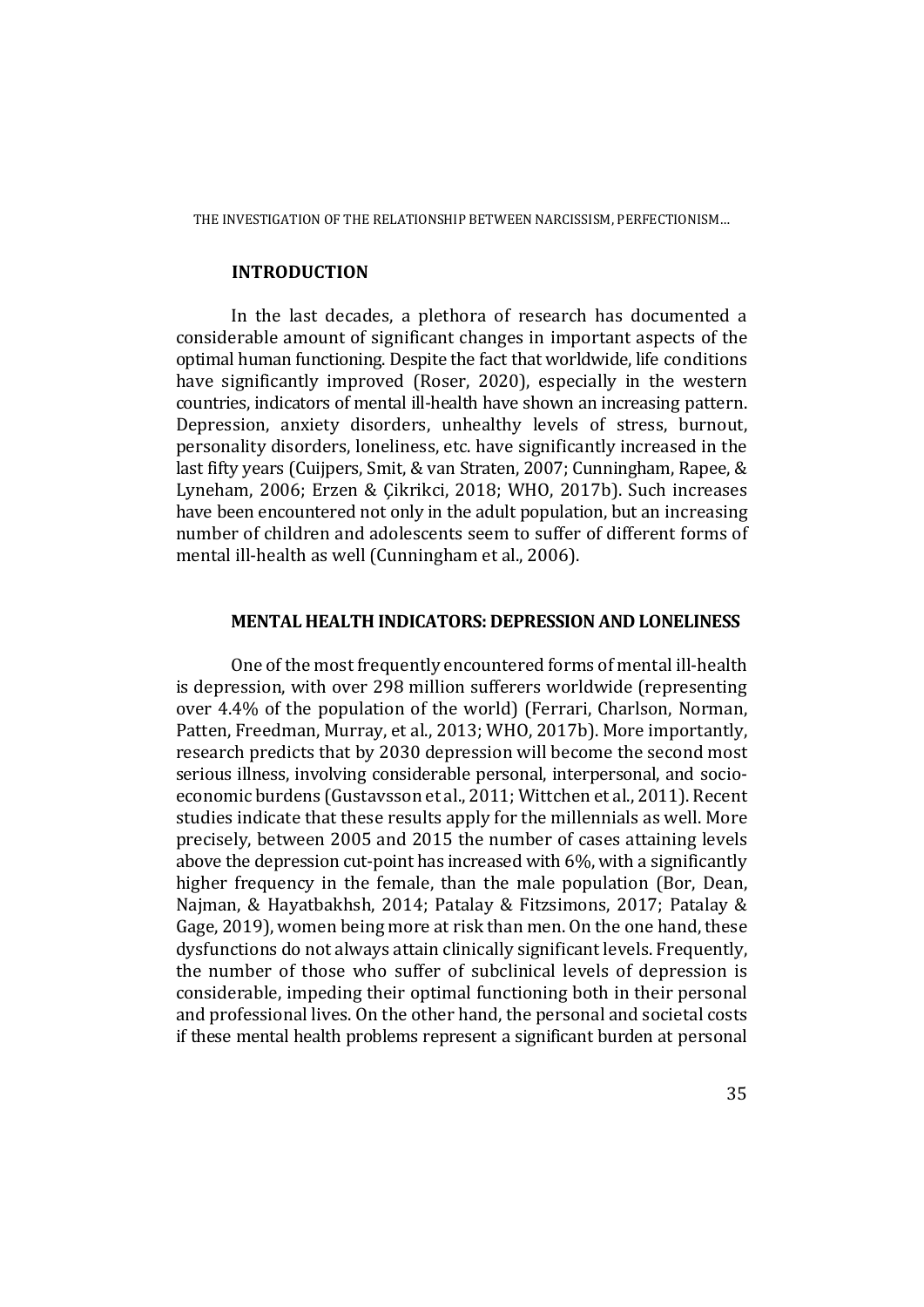and national levels as well (Banyard, Edwards, & Kendall-Tackett, 2009; Curran & Hill, 2017; Kendall-Tackett, 2009; Lanius, Vermetten, & Pain, 2010; Weehuizen, 2008).

Moreover, depression and loneliness seem to go hand in hand, thus not surprisingly, the levels and intensity of loneliness have also increased in the last decades (Cacioppo & Patrick, 2008; Erzen & Çikrikci, 2018). Interestingly, despite expectations, the younger generations report higher and more frequent levels of loneliness, than the older generations (Mushtaq, Shoib, Shah, & Mushtaq, 2014). Research indicates that loneliness is strongly associated with physical and psychological malfunctioning, and is a significant risk factor for substance abuse, obesity, injury and violence, immunization, access to health care, higher levels of depression and anxiety, etc. (Cacioppo & Patrick, 2008; Holt-Lunstad, Smith, Baker, Harris, & Stephenson, 2015; Holt-Lunstad, Smith, & Layton, 2010; Perissinotto, Stijacic Cenzer, & Covinsky, 2012; Uchino, 2006).

Of more specific interest for our investigation are the results produced by the Hungarostudy: a series of periodic investigations conducted on a nationally representative sample in Hungary. The results of the 1980-investigation indicated that 24% of the Hungarians above 16-years of age experienced symptoms of depression measured with the Beck Depression Inventory (BDI) (Kopp & Skrabski, 1992). According to the Hungarostudy conducted in 1995, 31% of the assessed Hungarians reported serious depressive symptoms assessed with the BDI (Kopp, Skrabski, & Szedmák, 1996). The results of the 2002 Hungarostudy indicated a further increase in depression, the most significant results regarding the older population – 41% of those above 65 years of age reporting significant levels of depression (Purebl & Balogh, 2008). Similar results were produced by ampler investigations as well. Thus, within the countries of the European Union, depression and depressive symptoms have been found to attain the highest levels within the Hungarian population (Eurostat, 2019). According to these results, over 10.5% of the adult Hungarian population experiences depression.

Regarding the Transylvanian Hungarian population, research is much scarcer. Few research has been conducted in order to investigate the possible differences in depression between the Transylvanian and Hungarian Hungarians. Dégi, Kállay, and Vincze's (2007) research indicated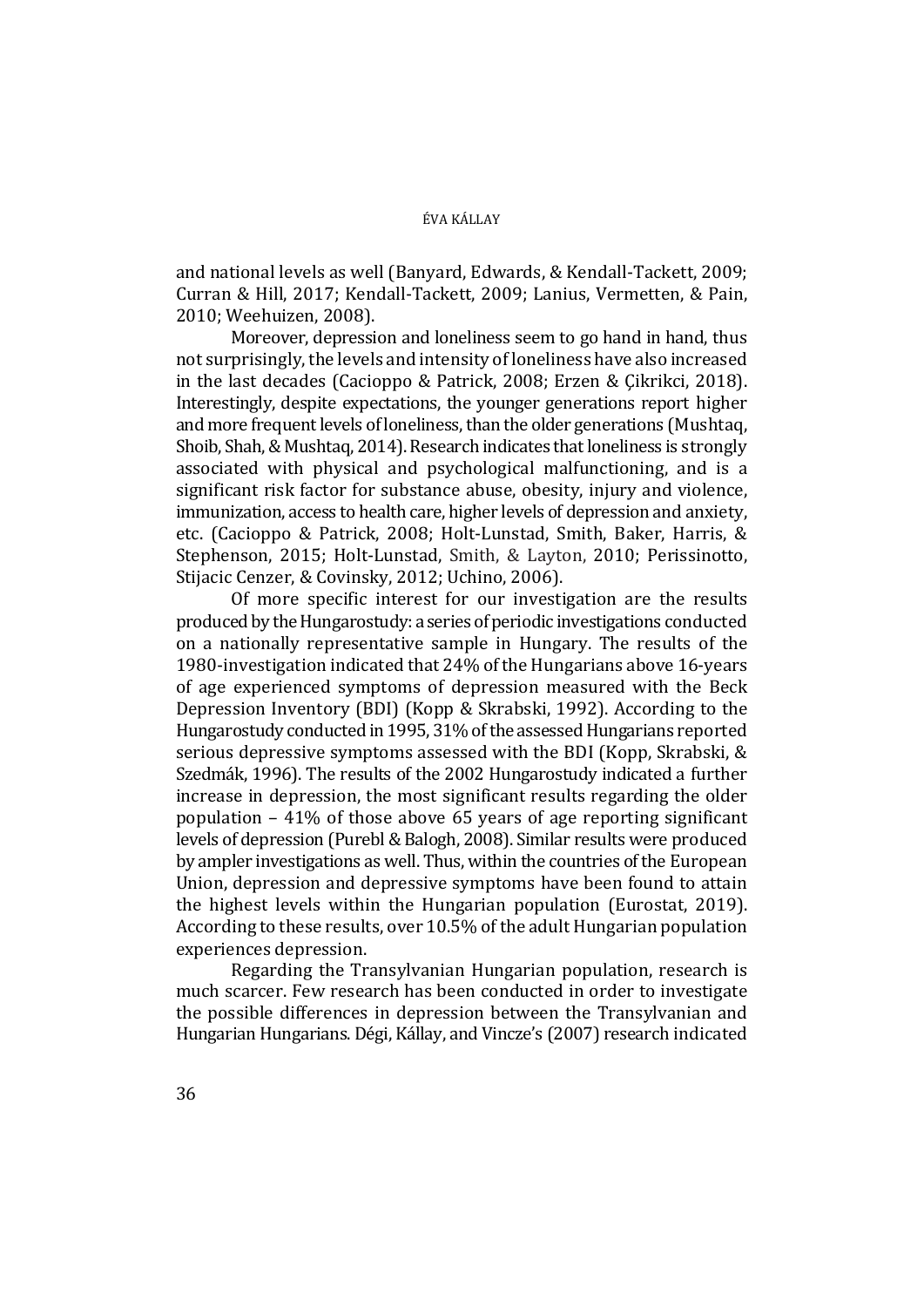that within a sample of oncological patients, the Transylvanian Hungarian population attained the significantly highest level of depressive symptoms, while the Hungarian sample reported significantly lower levels, and the Romanian sample experiencing the lowest levels of depressive symptoms. Further research would be extremely useful to indicate if there are significant differences in depression between the two Hungarian populations.

# **PERFECTIONISM AND NARCISSISM**

Furthermore, especially within the younger generations, the manifestation of perfectionism has also significantly increased, worldwide, in the last decades (Curran & Hill, 2017). A very plausible underlying motive for this may be represented by the changes in cultural and societal norms, which seem to significantly influence the way individuals view themselves (Foster, Campbell, & Twenge, 2003; Heine & Lehman, 1997; Millon, Grossman, Millon, Meagher, & Ramnath, 2004; Verhaeghe, 2014). Thus, the massive changes in the value system specific to the western society (constant and intense pressure for excellence and success, consumerism), seem to have significantly contributed to the accentuation and increase in number of those who present significant levels of dysfunctional perfectionism (Curran & Hill, 2017; Twenge & Campbell, 2009; Verhaeghe, 2014).

According to one of the most familiar definitions, perfectionism is a personality trait in which the person strives to achieve extremely high standard performances, and evaluates the results of his/her and others' achievements in an excessively critical way (Flett & Hewitt, 2002). At a first glance, due to its inherent benefits (e.g., high accomplishments), perfectionism suits extremely well the expectations set by our present society (Hewitt, Flett, & Mikail, 2017), and occasionally may become a very societally welcome individual characteristic. However, perfectionism may also have important negative consequences, which become evident especially in confrontations with highly stressful situations (e.g., exaggeration of the magnitude of the stressful event, frequency with which such events seem to occur for the highly perfectionist person) (Hewitt & Flett, 2001).

A very comprehensive and useful model of trait perfectionism was proposed by Hewitt and Flett (1991), model which comprises three different forms of perfectionism: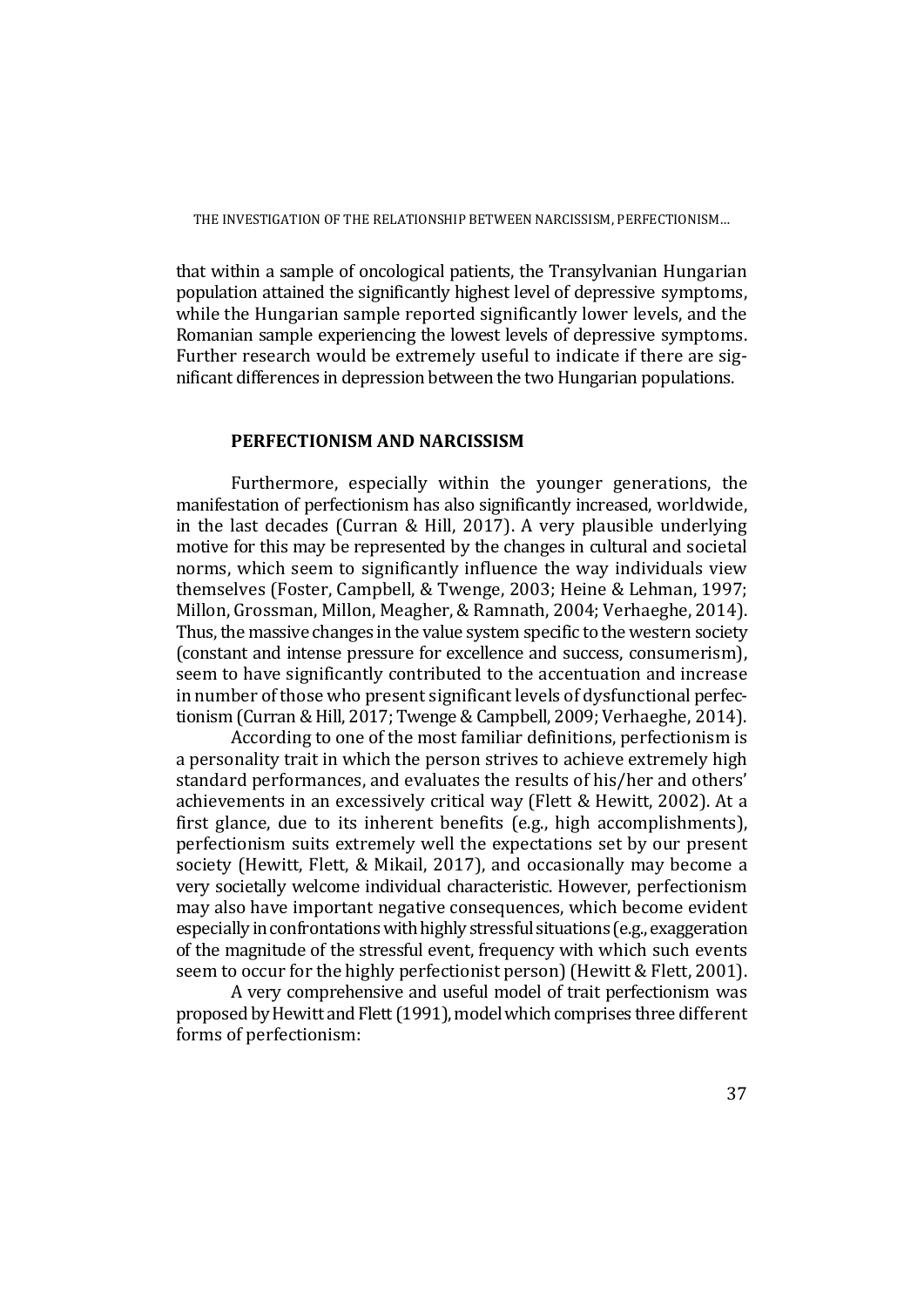(i) *self-oriented perfectionism* (SOP) - characterized by unrealistic demands and expectations from the self, completed with punitive selfevaluations (Hewitt & Flett, 1991). On the one hand, SOP is strongly associated with achievement-related behaviors (Curran & Hill, 2017; Hewitt & Flett, 1991), while on the other hand, in its exaggerated forms, it is also strongly related to depressive symptomatology, anorexia nervosa, greater physiological reactivity, suicidal ideation and negative affect in general (Besser, Flett, Hewitt, & Guez, 2008; Fry & Debats, 2009; Smith, Sherry, Gautreau, Mushquash, Saklofske, & Snow, 2017).

(ii) *other-oriented perfectionism* (OOP) - characterized by unrealistic demands and expectations from others combined with their extremely critical evaluation. In case these others, burdened with the imposed exaggerated expectations, do not rise to the levels expected, are blamed and criticized, and treated with hostility by persons who score high on OOP (Hewitt, Flett, & Mikail, 2017). High levels of OOP are negatively associated with altruism, compliance, and trust (Hill, Zrull, & Turlington, 1997), and negatively impact intimate relationships (Haring, Hewitt, & Flett, 2003). Moreover, high levels of OOP are positively associated with narcissistic desire to obtain admiration from others (Nealis, Sherry, Sherry, Stewart, & Macneil, 2015).

(iii) *socially prescribed perfectionism* (SPP) - specific to those who consider that others are demanding perfection from them, and judge them. Thus, in order to obtain others' approval, those high on SPP have to constantly display a perfect image of themselves (Curran & Hill, 2017). Of the three dimensions of perfectionism SPP is the most debilitating one, determining the individual to believe that others have excessive, uncontrollable, and unfair expectations of them, beliefs that frequently lead to intense negative emotional states and different forms of psychopathology (e.g., anxiety, depressive symptomatology, suicidal ideation, etc.) (Sherry, Hewitt, Flett, & Harvey, 2003; Smith, Sherry, Rnic, Saklofske, Enns, & Gralnick, 2016).

Besides significant increases in maladaptive perfectionism, narcissism has also increased, more pronouncedly with the beginning of the 21<sup>st</sup> century (Twenge & Campbell, 2007). According to the *DSM-5*, clinical manifestations of narcissism refer to a "*pervasive pattern of grandiosity (in fantasy or*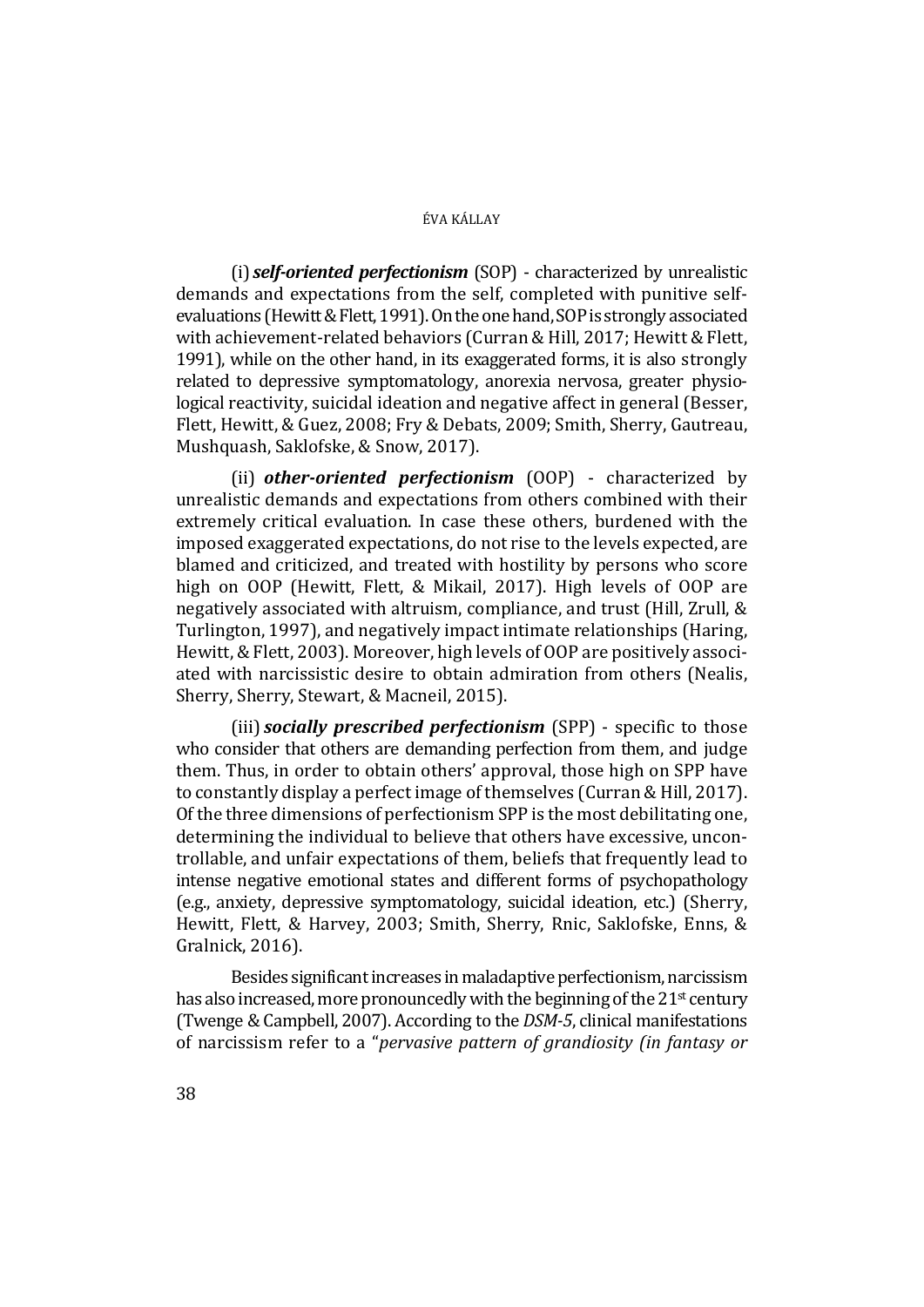*behavior), a constant need for admiration, and a lack of empathy*" (American Psychiatric Association, 2013). A large body of evidence supports the existence of different subtypes or variations of the Narcissistic Personality Disorder (Levy, 2012; Pincus & Lukowitsky, 2010; Ronningstam, 2005), the most frequently investigated ones being: (*i*) the *grandiose* or overt subtype (characterized by grandiosity, authority, superiority, exhibitionism, entitlement, exploitativeness, lack of insight regarding the impact their behavior may have on others, etc. (Raskin & Terry, 1988 as cited in Sherry, Gralnick, Hewitt, Sherry, & Flett, 2014; Røvik, 2001), and the (*ii*) *vulnerable* or covert subtype (the most specific characteristics being: shyness, high levels of manifested distress, hypersensitive reactions to the evaluations of others, chronic envy, appearance of empathy, entitlement, secret grandiose fantasies about the self and expectations of oneself and others) (Dickinson & Pincus, 2003; Gabbard, 1998).

As in the case of perfectionism, narcissism has also different, positive and negative effects.

Some research indicate that narcissists have a tendency to be motivated more by extrinsic than intrinsic values and desires (Kasser & Ryan, 1996), are less willing to abide and behave agreeably (Bradlee & Emmons, 1992), may frequently manifest arrogance (Paulhus, 1998), etc. Nevertheless, individuals manifesting adaptive forms of narcissism, present positive associations with high self-esteem (Sedikides, Rudich, Gregg, Kumashiro, & Rusbult, 2004), emotional intelligence (Petrides, Vernon, Schermer, & Veselka (2011), subjective well-being, and negative associations with sadness, dispositional depression and loneliness (Sedikides et al., 2004).

# **WELL-BEING**

Health is defined as "*a state of complete physical, mental and social well-being and not merely the absence of disease or infirmity*" (WHO, 2018). Optimal human functioning has been treated either in the form of *hedonic/subjective well-being* (associated with satisfaction, happiness, and the experience of positive emotions), or as the *eudaimonic/psychological well-being* (attainment of human potential). The subjective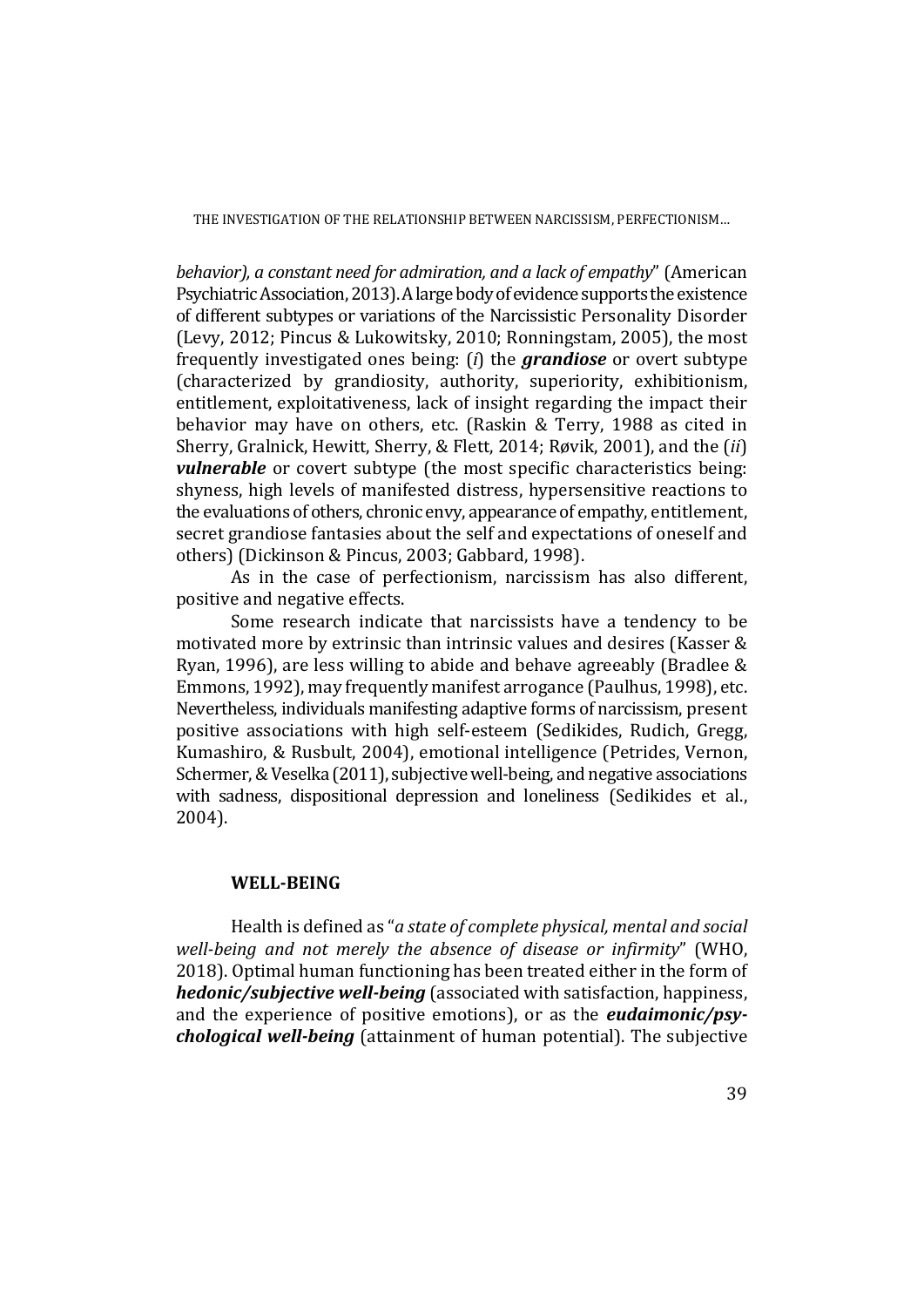approach equates well-being with the human tendency to seek pleasure and happiness, simultaneously avoiding pain and suffering (for more, see, Kahneman, Diener, & Schwartz, 1999).

According to Ryff and Singer's (1998, 2000, 2008), *psychological well-being* is a multidimensional construct, encompassing six specific dimensions:

(1) *self-acceptance* – the non-judgmental acceptance of one's self.

(2) *positive relations with others* – the ability to develop and maintain warm, affectionate relationships with others.

(3) *autonomy* – the ability to function independently of other people's approval.

(4) *environmental mastery* – the capacity to create an external environment that enhances one's functioning and adaptation (Ryff, 1989).

(5) *purpose in life* – the capacity to find meaning in life

(6) *personal growth* – the need to attain and realize one's potential.

Scientific literature identified that age, wealth, level of education, personality factors, the ability to frequently experience positive affect, adaptive emotion-regulation strategies, etc., are factors that might affect well-being (e.g., Folkman & Moskowitz, 2004; Keyes, Shmotkin, & Ryff, 2002; Lyubomirsky & Della Porta, 2010; Ryff & Singer, 2008).

# **OBJECTIVES**

The World Health Organization defines mental health as not only representing the absence of mental health symptom, but also the presence of positive psychological and social functioning (2017), thus, the major aim of our study is to focus on the investigation of the indicators of mental health: positive (happiness and subjective/psychological wellbeing) and negative (depression, anxiety, loneliness, etc.).

Taking into consideration the fact that in Transylvania the Hungarian population is the largest minority, the investigation of the mental health indicators (especially depression) within this population and in comparison with the majority Romanian population, becomes an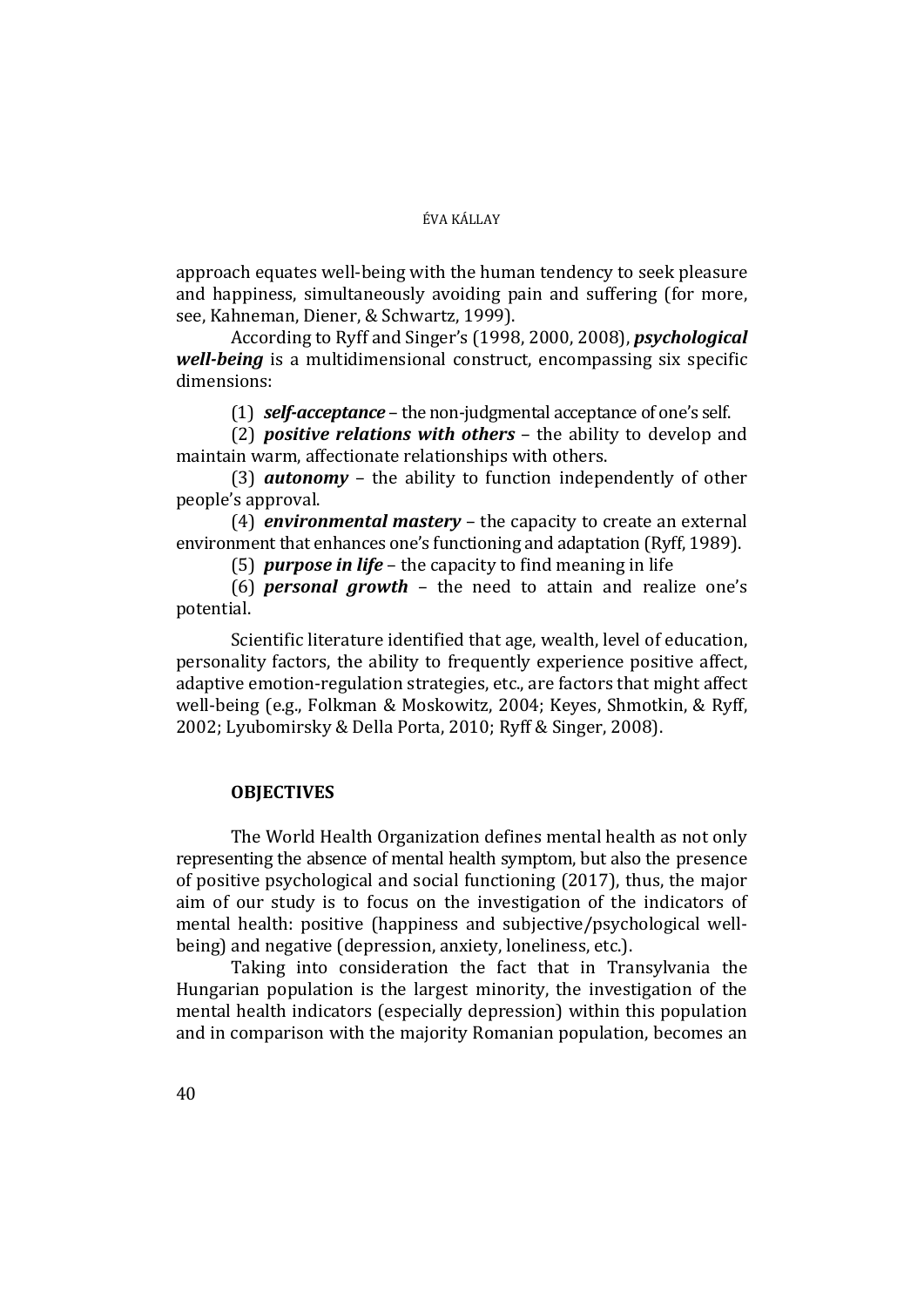intriguing topic. Furthermore, it would also be of interest to investigate the relationship between these indicators and possible mechanisms that may be associated with these variables, and which were found in the literature to significantly increase worldwide (narcissism, perfectionism).

Thus, our present study is a continuation and refinement of previous studies, and concentrates on the following major aims: (i) the investigation of the possible differences in narcissism, perfectionism, loneliness, depression, happiness, subjective and psychological well-being in two culturally different samples: Transylvanian Hungarian and Transylvanian Romanian first and second year students; (ii) the investigation of the association patterns between variables in both samples, and (iii) the examination of the role the studied variables play on the major indicators of mental and psychological health on the two samples of students separately.

# **STUDY**

# **Participants**

Our study included 535 students, 247 Transylvanian Hungarian and 288 Transylvanian Romanian first and second year students, from Babes-Bolyai University in Cluj-Napoca, Romania, and from Sapientia, Targu-Mures, Romania (Cluj and Mures counties having highest percentage of Transylvanian Hungarian student populations in Romania). A part of the students was assessed during face-to-face meetings, and another part were asked to participate at an online assessment. The minimum age of the participants was 19 years, and maximum 31, with a mean age of 20.01 years (SD=2.11). Of the 535 participants 120 were male (22.64%), and 415 female students (77.35%). After providing informed consent, participants completed the questionnaire packets that took 45 minutes to fill, in a face-to-face assessment session with the researcher or online.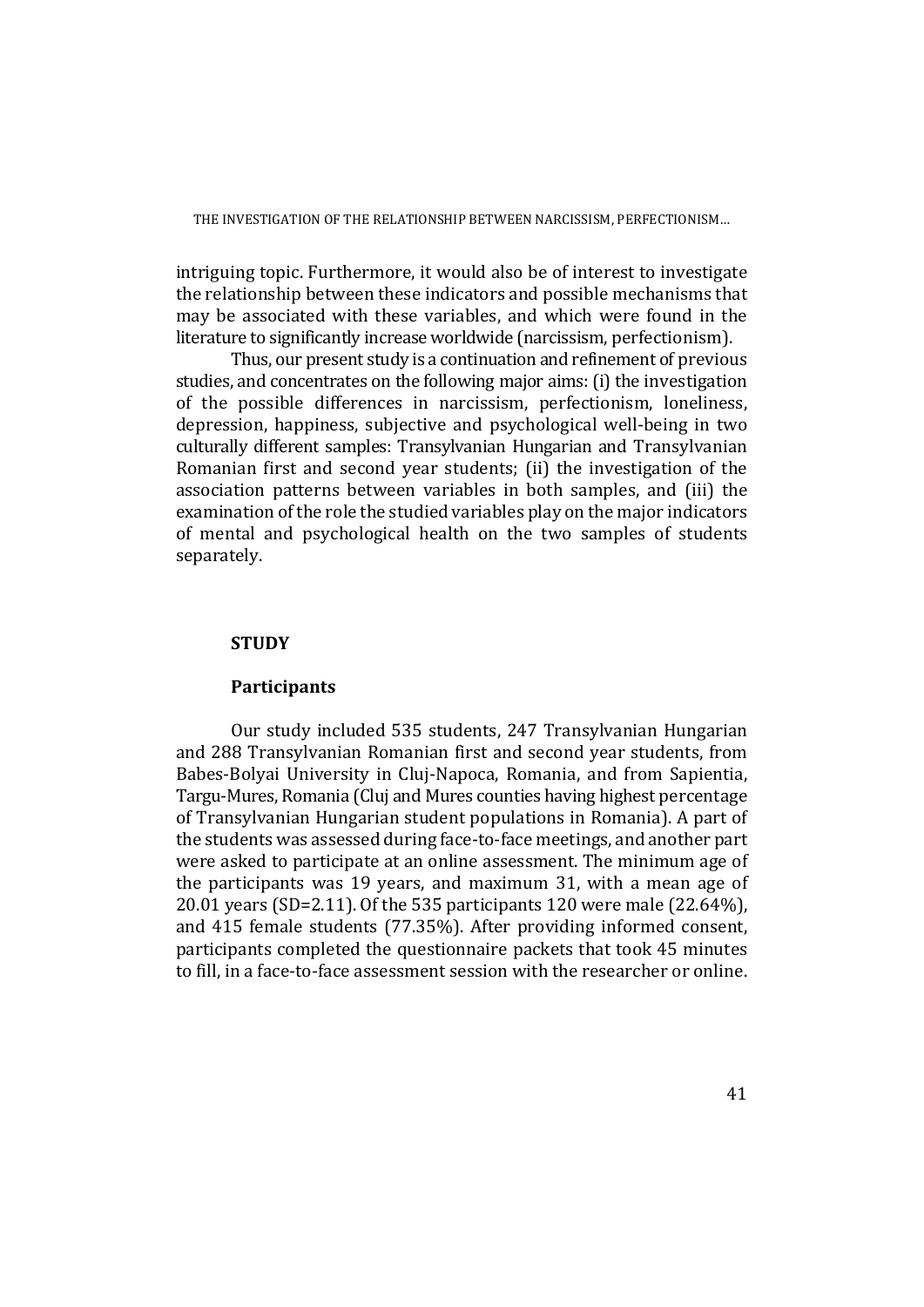# **Instruments**

*Demographic variables* were: age, gender and satisfaction with family income (not at all, so-so, very much).

*Depression tendencies* were measured with the Beck Depression Inventory-II (BDI, Beck, Rush, Shaw & Emery, 1979; Romanian adaptation David & Dobrean, 2012; translated and adapted into Hungarian by the author). The BDI is a 21-item, multiple-choice format inventory, designed to measure the presence of depression in adults and adolescents. Each of the 21 items assesses a symptom or attitudes specific to depression, inquiring its somatic, cognitive and behavioral aspects. By its assessments, single scores are produced, which indicate the intensity of the depressive episode. Scores ranging from 0 to 9, represent normal levels of depression. Scores situated between 10 and 18 represent mild to moderate depression; values between 19 and 29 represent moderate to severe depression, while scores above the value of 30 represent severe depression. Internal consistency indices of the BDI are usually above .90. For the present sample, the internal consistency indices for the BDI was .87.

*Happiness* was measured with the 29-item Oxford Happiness Questionnaire (OHQ) (Hills & Argyle, 2002; translated and adapted into Hungarian by the author). The OHS measures happiness as a unidimensional compact construct. The has 29 items, with 12 reverted items, using a Likert scale with answers from 1 to 6 (1=strongly disagree, to 6=strongly agree). The psychometric properties of OHQ are very good (Cronbach  $\alpha = .90$ ).

*Loneliness* and *perceived social isolation* was measured with the 20-item UCLA Loneliness Scale (revised UCLA Loneliness Scale; Russell, Peplau, & Cutrona, 1980; translated and adapted into Hungarian and Romanian by the author). Participants are asked to respond to each item on a 4-point Likert scale, from 'never' to 'always'. The scale's items are worded to suggest a general, present-day experience that relate to both social and emotional dimensions of loneliness (e.g., "*No one really knows me well*"; "*My interests and ideas are not shared by those around me*", and "*I feel in tune with the people around me*"). The UCLA Loneliness Scale consists of both positively and negatively worded items, with a possible total score of 20 to 80 points with no identified cut-off score that would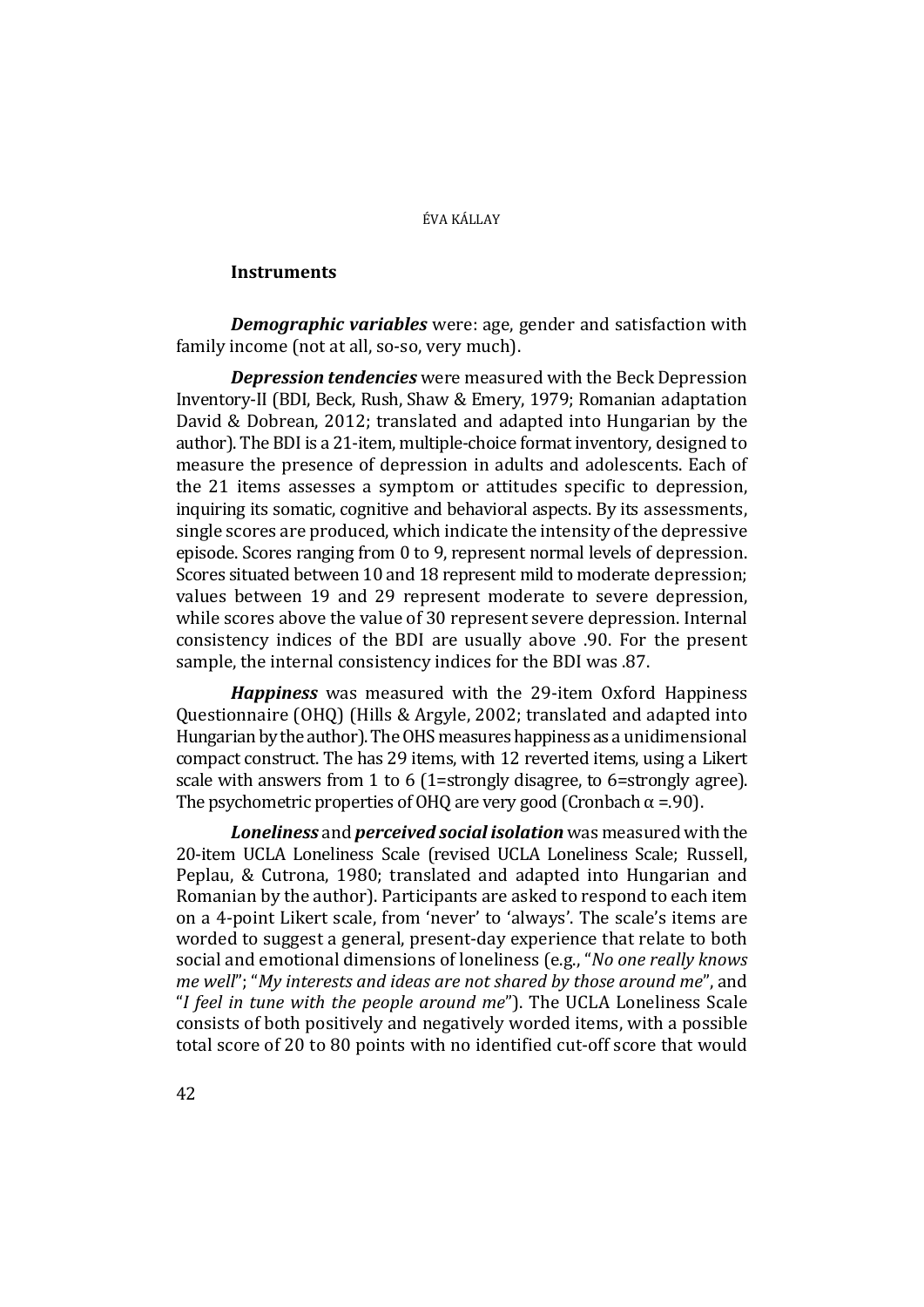define loneliness. The scale has good internal consistency with a Cronbach's  $\alpha$  of 0.94 (Russell et al., 1980). Mean scores for university students usually vary between 36 and 39 (Anderson, Miller, Riger, Dill, & Sedikides, 1994).

*Narcissistic traits* were measured with 16-item Narcissistic Personality Inventory (NPI-16, Ames, Rose, & Anderson, 2006; translated and adapted into Hungarian and Romanian by the author) derived by the authors from the long, 40-item NPI scale (Raskin & Hall, 1979). The test consists of sixteen pairs of statements, and for each pair subjects should select the one that they feel best reflect their personality. The NPI-16 is a short measure of subclinical narcissism, presenting a good face, internal, discriminant, and predictive validity (Ames et al., 2006). The internal consistency of the NPI-16 for the present sample was .81.

*Perfectionism* was measured with the 45-item self-report Multidimensional Perfectionism Scale (MPS, Hewitt & Flett, 1991; translated and adapted into Hungarian and Romanian by the author). The MPS contains three sub-scales: self-oriented perfectionism (SOP) (e.g., "*One of my goals is to be perfect in everything I do*"), other-oriented perfectionism (OOP) (e.g., "*Everything that others do must be of top-notch quality*"), and socially-prescribed perfectionism (SPP) (e.g., "*I find it difficult to meet others' expectations of me*"). Responses are given on a 7-point Likert scale, from 1 (strongly disagree) to 7 (strongly agree). The psychometric properties of the scale (reliability and validity) were found across studies to be very good (Hewitt et al., 2003). Cronbach's alpha for the present sample ranged from .74 to .87.

*Psychological well-being* was measured by the 44-item scale developed by Ryff (1989) and adapted by Kállay & Rus (2014) (translated and adapted into Hungarian by the author). This scale has 6 sub-scales measuring the basic components of eudaimonic well-being: self-acceptance (PWB-SA), positive relations with others (PWB-PRO), autonomy (PWB-A), environmental mastery (PWB-EM), purpose in life (PWB-PL), and personal growth (PWB-PG). Items are assessed along a 6-point scale,  $1 =$  total agreement, and 6 = total disagreement. The psychometric properties of the Romanian translation are good (.81-.88). On each sub-scale high scores mean high WB, while low scores mean low levels of psychological well-being. The internal consistency of the Psychological Well-being scale for the present sample ranged from .81.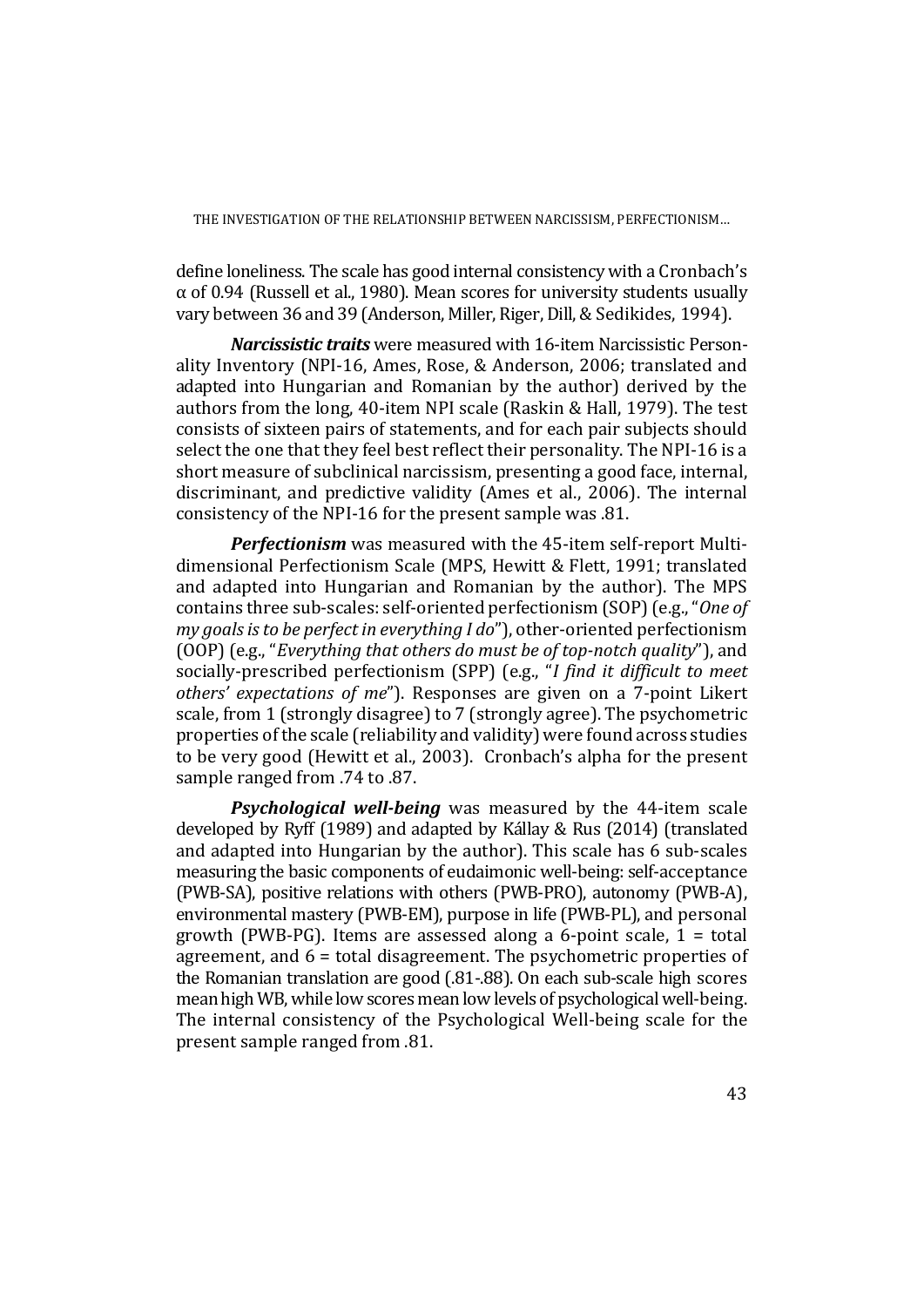*Subjective well-being* was assessed with the 5-item WHO well-being questionnaire (WHO Collaborating Centre in Mental Health, 1999; Hungarian version available on www.psikiatri-regionh.dh/who-5/Documents/WHO5\_ Hungarian.pdf), focusing on the assessment of positive affective states. Each of the five items is rated on a 6-point Likert scale from 0 (not present) to 5 (constantly present). Scores are summed, with raw scores ranging from 0 to 25. Then the scores are transformed to 0-100 by multiplying by 4, with higher scores meaning better well-being. This scale was adapted for Hungarian population by WHO (WHO Collaborating Centre in Mental Health, 1999). Cronbach's alpha for the present sample was .79.

# **Results**

Firstly, we present the descriptive characteristics of our data (see Table 1).

| <b>SCALES</b>  | Min.  | Max.   | М      | <b>SD</b> | <b>Shapiro-Wilk</b> | p    |
|----------------|-------|--------|--------|-----------|---------------------|------|
| <b>BDI</b>     | .00.  | 44.00  | 9.94   | 8.13      | .91                 | .000 |
| <b>UCLA</b>    | 23.00 | 72.00  | 45.13  | 10.01     | .96                 | .000 |
| <b>WHO-5</b>   | .00   | 100.00 | 52.05  | 20.36     | .98                 | .000 |
| <b>OHQ</b>     | 43.00 | 169.00 | 103.65 | 24.28     | .98                 | .000 |
| <b>PWB-A</b>   | 15.00 | 42.00  | 31.61  | 5.44      | .98                 | .000 |
| <b>PWM-EM</b>  | 8.00  | 48.00  | 34.64  | 6.96      | .96                 | .000 |
| <b>PWB-PRO</b> | 6.00  | 36.00  | 29.14  | 4.67      | .94                 | .000 |
| <b>PWB-PG</b>  | 10.00 | 54.00  | 45.33  | 6.44      | .92                 | .000 |
| <b>PWB-PL</b>  | 7.00  | 42.00  | 32.04  | 6.66      | .94                 | .000 |
| <b>PWB-SA</b>  | 7.00  | 42.00  | 31.57  | 6.64      | .95                 | .000 |
| <b>MPS-SOP</b> | 29.00 | 89.00  | 56.73  | 12.08     | .98                 | .000 |
| MPS-OOP        | 30.00 | 86.00  | 52.79  | 10.12     | .97                 | .000 |
| <b>MPS-SPP</b> | 29.00 | 91.00  | 54.88  | 11.91     | .96                 | .000 |
| <b>NPI 16</b>  | 16.00 | 30.00  | 20.90  | 3.55      | .93                 | .000 |

# **Table 1.** Descriptive statistics

#### Note:

*BDI= Beck Depression Inventory, UCLA = Loneliness scale, WHO-5=subjective well-being, OHQ=Oxford Happiness Questionnaire, PWB-A= Psychological Well-Being – Autonomy, PWB-EM= Psychological Well-Being – Environmental Mastery, PWB-PRO = Psychological Well-Being - Positive relations with Others, PWB-PG= Psychological Well-Being – Personal Growth, PWB-PL= Psychological Well-Being – Purpose in Life, PWB-SA= Psychological Well-Being-Self-Acceptance, MPS-SOP=Multidimensional Perfectionism–Self-Oriented-Perfectionism, MPS-OOP=Multidimensional Perfectionism–Other-Oriented-Perfectionism, MPS-SPP= Multidimensional Perfectionism – Socially-Prescribed-Perfectionism, NPI-16=Narcissistic traits.*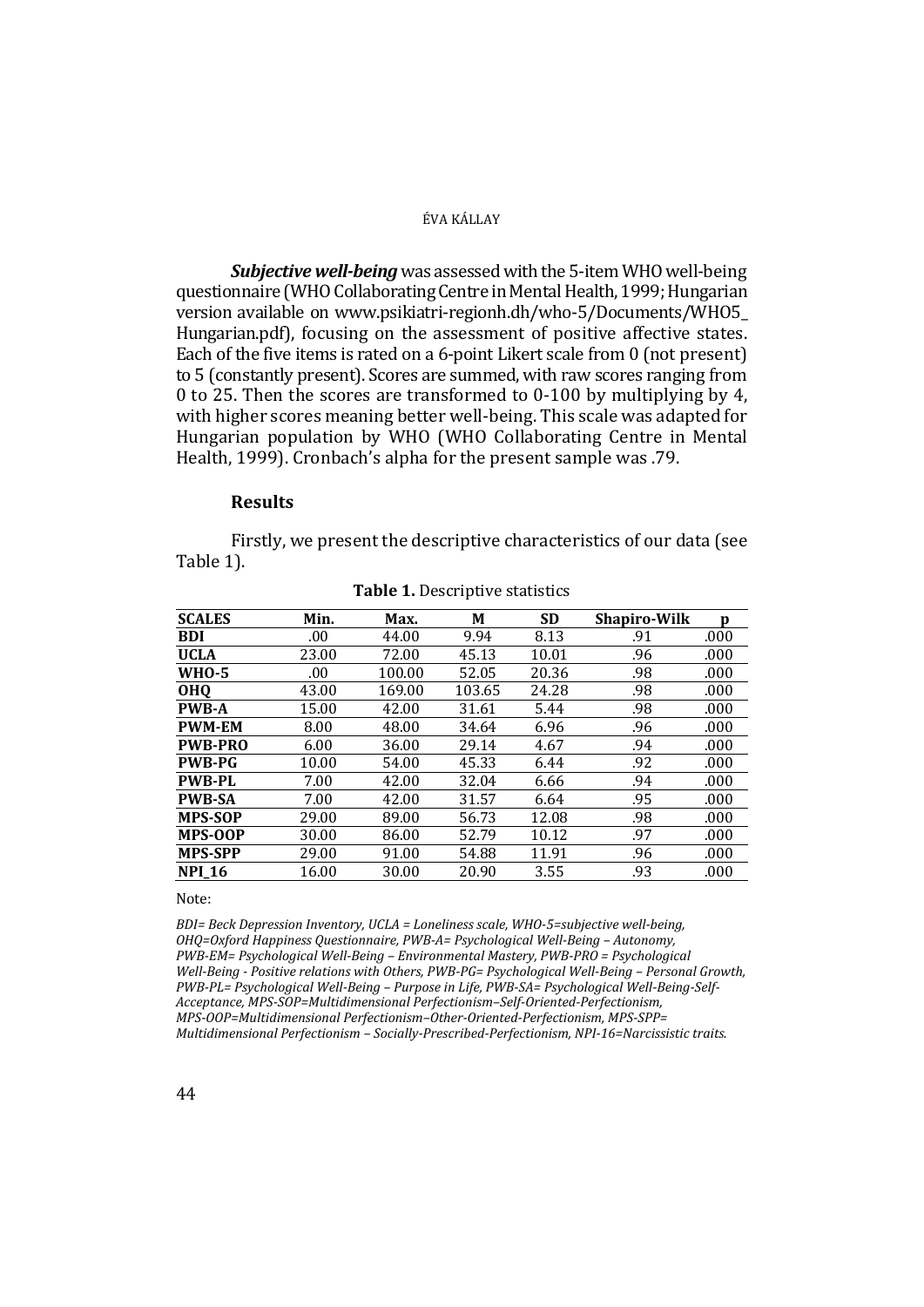Next, we continued our investigation by comparing the assessed variables between the two samples: Transylvanian Hungarian and Transylvanian Romanian first and second-year students. Since our data did not follow a normal distribution (see Table 1), we opted for non-parametric analyses, and effect size was calculated according to the formula:  $r=Z/\sqrt{N}$ . Significant differences are presented in Table 2.

| <b>SCALES</b>  | Group        | Mean   | <b>SD</b> | U       | Ŋ    | r    |
|----------------|--------------|--------|-----------|---------|------|------|
| <b>UCLA</b>    | Hu $(N=245)$ | 46.84  | 10.09     | 27863   | .000 | 0.19 |
|                | Ro (N=285)   | 43.63  | 9.72      |         |      |      |
| <b>OHQ</b>     | $Hu(N=245)$  | 92.26  | 19.35     | 17313   | .000 | 0.44 |
|                | Ro (N=285)   | 113.52 | 23.82     |         |      |      |
| <b>NPI_16</b>  | $Hu (N=245)$ | 21.83  | 3.75      | 25888   | .000 | 0.23 |
|                | Ro (N=285)   | 20.10  | 3.16      |         |      |      |
| <b>MPS_SOP</b> | Hu (N=245)   | 49.31  | 7.15      | 11493.5 | .000 | 0.57 |
|                | Ro (N=285)   | 63.09  | 11.81     |         |      |      |
| MPS_OOP        | Hu (N=245)   | 44.73  | 4.93      | 4160    | .000 | 0.76 |
|                | Ro (N=285)   | 59.63  | 8.17      |         |      |      |
| <b>MPS SPP</b> | $Hu(N=245)$  | 46.30  | 6.26      | 6676.5  | .000 | 0.70 |
|                | Ro (N=285)   | 62.22  | 10.63     |         |      |      |
| <b>WHO-5</b>   | Hu $(N=245)$ | 54.84  | 17.36     | 29867   | .001 | 0.14 |
|                | Ro (N=285)   | 49.60  | 22.42     |         |      |      |

**Table 2.** Significant differences between Transylvanian Hungarian and Romanian students in loneliness, happiness, narcissism, multidimensional perfectionism, and subjective well-being

Note:

*UCLA = Loneliness scale, OHQ=Oxford Happiness Questionnaire, MPS-SOP=Multidimensional Perfectionism– Self-Oriented-Perfectionism, MPS-OOP=Multidimensional Perfectionism–Other-Oriented-Perfectionism, MPS-SPP= Multidimensional Perfectionism – Socially-Prescribed-Perfectionism, NPI-16=Narcissistic traits.* 

According to our results, the Transylvanian Hungarian students report significantly higher levels of loneliness, and significantly lower levels of happiness than their Romanian colleagues. These differences have size-effects that vary between small to medium (0.19-0.44). In the same time, the Transylvanian Hungarian students' reported levels of narcissism are significantly higher than those of the Romanian students'.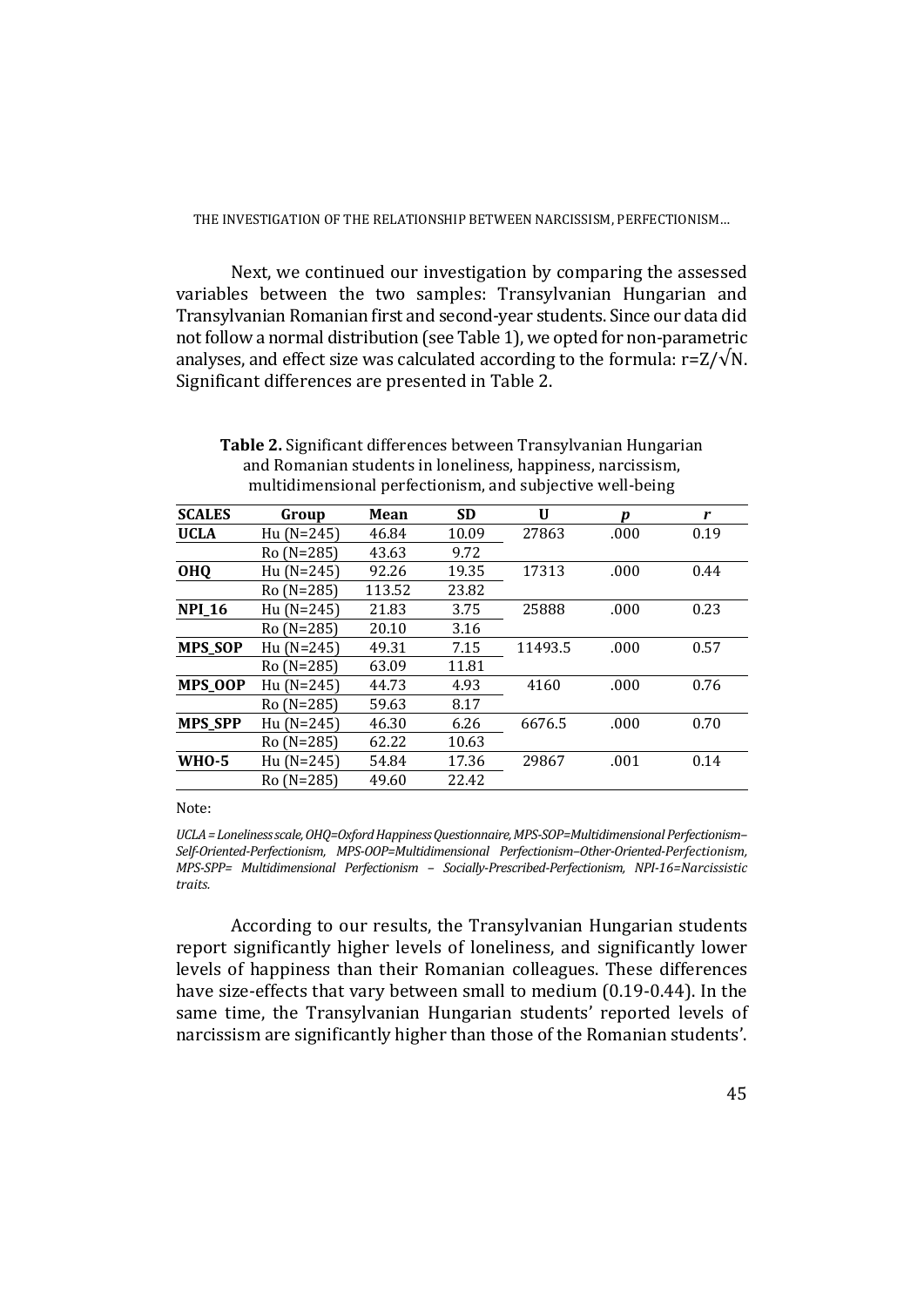However, quite unexpectedly and contrary to the literature, the levels of perfectionism are significantly higher in Romanian students than in their Hungarian colleagues. In all these cases the effect size of these differences are large (0.57-0.76). Finally, Transylvanian Hungarian students report a significantly higher level of subjective well-being, however the effect size of this difference is small (0.14).

We continued our investigation with analyzing the association patterns between the assessed variables in the united sample, as well as in the two samples separately. The results are presented in Tables 3 (for the united sample) and 4 and 5 (for the two samples separately).

|                                                                                                        | BDI          | UCLA OXF                                               |                   | NPI-                          |              |              | MPS MPS MPS WHO PWB PWB PWB PWB PWB PWB |              |                                                                   |              |              |              |     |              |
|--------------------------------------------------------------------------------------------------------|--------------|--------------------------------------------------------|-------------------|-------------------------------|--------------|--------------|-----------------------------------------|--------------|-------------------------------------------------------------------|--------------|--------------|--------------|-----|--------------|
|                                                                                                        |              |                                                        |                   | 16                            | SOP.         | 00P          | <b>SPP</b>                              |              | A                                                                 | EM           | PG           | PRO          | PI. | SA           |
| <b>BDI</b>                                                                                             | $\mathbf{1}$ |                                                        |                   |                               |              |              |                                         |              |                                                                   |              |              |              |     |              |
| <b>UCLA</b>                                                                                            | $.45***$     | 1                                                      |                   |                               |              |              |                                         |              |                                                                   |              |              |              |     |              |
| <b>OHQ</b>                                                                                             |              | $-51**$ -.68**                                         | $\mathbf{1}$      |                               |              |              |                                         |              |                                                                   |              |              |              |     |              |
| <b>NPI-16</b>                                                                                          | NS.          |                                                        | $.21***$ $-.29**$ | $\mathbf{1}$                  |              |              |                                         |              |                                                                   |              |              |              |     |              |
| <b>MPS</b>                                                                                             | $.14***$     | NS.                                                    | $.23**$           | <b>NS</b>                     | $\mathbf{1}$ |              |                                         |              |                                                                   |              |              |              |     |              |
| <b>SOP</b>                                                                                             |              |                                                        |                   |                               |              |              |                                         |              |                                                                   |              |              |              |     |              |
| <b>MPS</b><br><b>OOP</b>                                                                               | $.15***$     | NS.                                                    |                   | $.24***$ $.15***$ .68**       |              | $\mathbf{1}$ |                                         |              |                                                                   |              |              |              |     |              |
| <b>MPS</b>                                                                                             | $.26**$      | NS -                                                   |                   | $17***$ $15***$ $74**$ $72**$ |              |              | $\mathbf{1}$                            |              |                                                                   |              |              |              |     |              |
| <b>SSP</b>                                                                                             |              |                                                        |                   |                               |              |              |                                         |              |                                                                   |              |              |              |     |              |
| <b>WHO</b>                                                                                             |              | $-64** -41** -51**$                                    |                   | NS.                           | NS.          |              | $-14**$ $-21**$                         | $\mathbf{1}$ |                                                                   |              |              |              |     |              |
| <b>PWB A</b>                                                                                           |              | $-31** -20** -19** -18**$                              |                   |                               | <b>NS</b>    | <b>NS</b>    | <b>NS</b>                               | $.26**$      | 1                                                                 |              |              |              |     |              |
| <b>PWB</b>                                                                                             |              | $-56^{**}$ $-35^{**}$ $.46^{**}$ $.11^{**}$ $.15^{**}$ |                   |                               |              | <b>NS</b>    | <b>NS</b>                               |              | $.52**$ .51**                                                     | $\mathbf{1}$ |              |              |     |              |
| EM                                                                                                     |              |                                                        |                   |                               |              |              |                                         |              |                                                                   |              |              |              |     |              |
| <b>PWB_PG</b> -.33** -.28** .35** .12**                                                                |              |                                                        |                   |                               | $.14***$     | NS.          | NS.                                     |              | $.36***$ .58** .63**                                              |              | $\mathbf{1}$ |              |     |              |
| <b>PWB</b>                                                                                             |              | $-33**$ $-38**$ $.30**$                                |                   | <b>NS</b>                     | <b>NS</b>    | NS           | <b>NS</b>                               |              | $.31**$ $.39**$ $.51**$ $.68**$                                   |              |              | $\mathbf{1}$ |     |              |
| <b>PRO</b>                                                                                             |              |                                                        |                   |                               |              |              |                                         |              |                                                                   |              |              |              |     |              |
| <b>PWB_PL</b> -54** -37** $.49**$ $.10*$ -37** $.49**$ $.10**$ $.51**$ $.50**$ $.82**$ $.68**$ $.53**$ |              |                                                        |                   |                               |              |              |                                         |              |                                                                   |              |              |              | 1   |              |
| <b>PWB_SA</b> -.52** -.38** .41** .17** -.38** .41**                                                   |              |                                                        |                   |                               |              |              | $.17***$                                |              | $.48^{**}$ $.54^{**}$ $.79^{**}$ $.67^{**}$ $.55^{**}$ $.83^{**}$ |              |              |              |     | $\mathbf{1}$ |
|                                                                                                        |              |                                                        |                   |                               |              |              |                                         |              |                                                                   |              |              |              |     |              |

**Table 3.** Correlation matrix for the entire sample

Note:

*\*p < .05; \*\*p < .01*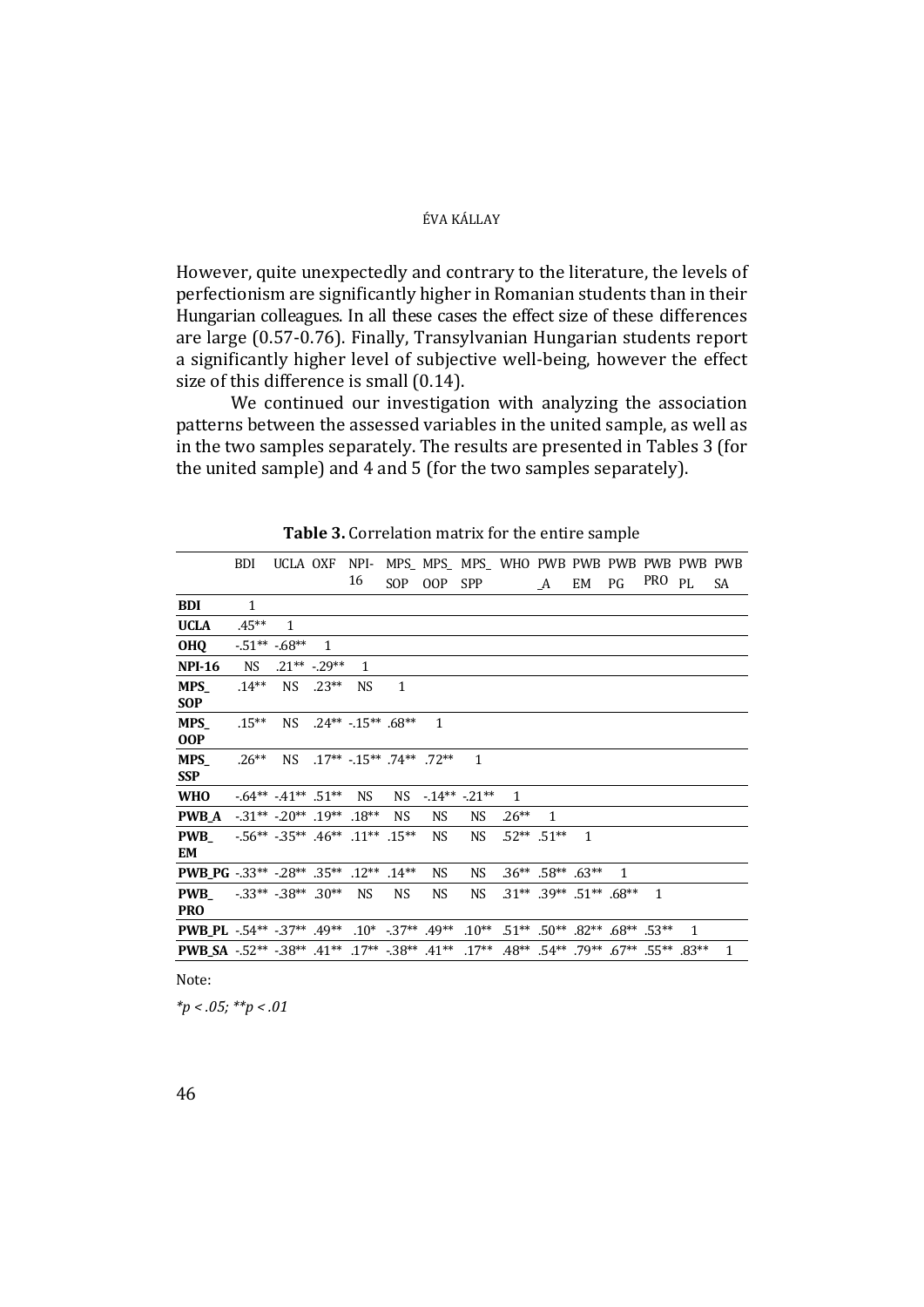As seen in Table 3, for the entire sample, the correlation matrix indicates a strong positive correlation between depression tendencies and: loneliness (r=.45, *p<.01*), strong negative correlation with happiness (r=-.51, *p<.01*), weak positive, correlations with all the three dimensions of perfectionism (SOP: r=.14, *p<.01*; OOP: r=.15, *p<.01*; SSP: r=.26, *p<.01*). As for well-being, we found a strong negative correlation between depression and subjective well-being (r=-.64, *p<.01*), and moderate correlation with all the components of the psychological well-being (see Table 3). No significant correlation was found between depressive symptomatology and narcissism. As for happiness, the scores obtained from the OHQ presented moderate positive correlations with all the dimensions of perfectionism, significant positive associations with the subjective and all the components of the psychological well-being, and negative correlation with narcissism (r=-.29, *p<.01*).

The correlation matrix conducted for the two samples separately presents somewhat different association patterns. Depression tendencies continue to positively correlate with loneliness in both samples (Hu: r=.34, p<.01, Ro: r=.56, p<.01), and negatively with happiness (Hu: r=-.32, p<.01, Ro: r=.77, p<.01). Interestingly, in the case of Transylvanian Hungarian students, depressive symptoms do not significantly correlate with either dimensions of perfectionism, while in the case of Romanian students, the correlations between depression and the three components of perfectionism present significant associations (SOP: r=.15, p<.01; OOP: r=.17, p<.01; SSP: r=.33, p<.01). Correlation patterns for the two groups separately regarding subjective and psychological well-being are similar to those for the entire sample. No significant correlation was found between depressive tendencies and narcissism. Regarding happiness, in the case of Transylvanian Hungarian students, it was found to significantly correlate in a negative fashion with narcissism (r=-.70, p<.01), positively with subjective well-being (r=.41, p<.01), and some components of psychological well-being (environmental mastery: r=.18, p<.01; positive relations with others:  $r=.13$ ,  $p<.05$ ; purpose in life:  $r=.25$ ,  $p<.01$ , selfacceptance: r=.14, p<.05) (see Table 4). In the case of Romanian students, the scores on the OHQ positively correlate with narcissism (r=.17, p<.01), negatively with other oriented and socially prescribed perfectionism (OOP:  $r=-.15$ ,  $p<.01$ ; SPP:  $r=-.25$ ,  $p<.01$ ), and positively with all the components of psychological well-being (see Table 4).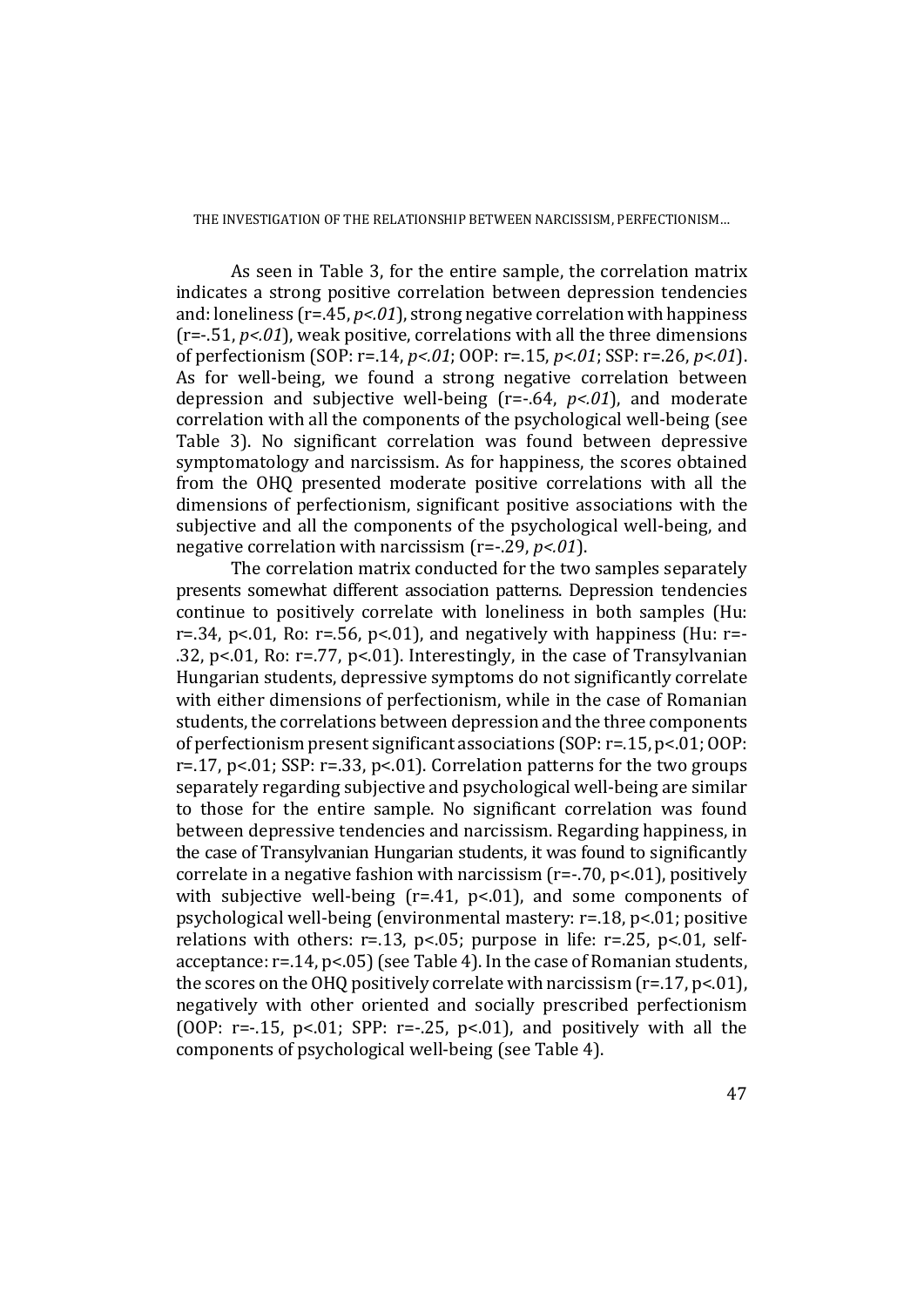|                   |                            | <b>BDI</b>   | <b>UCLA OXF</b> |           | NPI-         |              |              |              | MPS MPS MPS WHO PWB PWB PWB PWB PWB PWB |                                                        |              |    |                                                  |    |              |
|-------------------|----------------------------|--------------|-----------------|-----------|--------------|--------------|--------------|--------------|-----------------------------------------|--------------------------------------------------------|--------------|----|--------------------------------------------------|----|--------------|
|                   |                            |              |                 |           | 16           | <b>SOP</b>   | OOP          | SPP          |                                         | A                                                      | EM           | PG | <b>PRO</b>                                       | PL | <b>SA</b>    |
|                   | <b>BDI</b>                 | $\mathbf{1}$ |                 |           |              |              |              |              |                                         |                                                        |              |    |                                                  |    |              |
|                   | <b>UCLA</b>                | $.34**$      | 1               |           |              |              |              |              |                                         |                                                        |              |    |                                                  |    |              |
|                   | <b>OXF</b>                 |              | $-32** -72**$   | 1         |              |              |              |              |                                         |                                                        |              |    |                                                  |    |              |
| H<br>$\mathbf{U}$ | <b>NPI-16</b>              | <b>NS</b>    | $.44**$         | $-70**$   | $\mathbf{1}$ |              |              |              |                                         |                                                        |              |    |                                                  |    |              |
|                   | $N$ MPS_<br>$G_{-}$ SOP    | <b>NS</b>    | <b>NS</b>       | <b>NS</b> | <b>NS</b>    | $\mathbf{1}$ |              |              |                                         |                                                        |              |    |                                                  |    |              |
|                   | A MPS_<br><b>R</b> OOP     | <b>NS</b>    | <b>NS</b>       | <b>NS</b> | NS           | $.36**$      | $\mathbf{1}$ |              |                                         |                                                        |              |    |                                                  |    |              |
| $\bf{I}$<br>A     | <b>MPS</b><br><b>SSP</b>   | <b>NS</b>    | <b>NS</b>       | <b>NS</b> | NS           | $.46**$      | $.38**$      | $\mathbf{1}$ |                                         |                                                        |              |    |                                                  |    |              |
| N                 | <b>WHO</b>                 |              | $-58** -32**$   | $.41**$   | $13.7*$      | $.16*$       | NS           | NS           | $\mathbf{1}$                            |                                                        |              |    |                                                  |    |              |
|                   | <b>PWB_A</b>               | $-49**$      | <b>NS</b>       | <b>NS</b> | <b>NS</b>    | $.15*$       | <b>NS</b>    | <b>NS</b>    | $.34**$                                 | $\mathbf{1}$                                           |              |    |                                                  |    |              |
|                   | <b>PWB</b><br>EM           | $-52**$      | $-14*$          | $.18**$   | <b>NS</b>    | $.34**$      | <b>NS</b>    | <b>NS</b>    |                                         | $.51***$ .45**                                         | $\mathbf{1}$ |    |                                                  |    |              |
|                   | <b>PWB_PG</b> $-.17**$     |              | <b>NS</b>       | <b>NS</b> | NS.          | $.31**$      | NS           | <b>NS</b>    |                                         | $.39***$ $.46**$                                       |              | 1  |                                                  |    |              |
|                   | <b>PWB</b><br><b>PRO</b>   | $-36**$      | $-13*$          | $.13*$    | <b>NS</b>    | $.25**$      | $.13*$       | $.19**$      |                                         | $.43**$ $.32**$ $.45**$ $.56**$                        |              |    | $\mathbf{1}$                                     |    |              |
|                   | <b>PWB_PL</b> $-49**$      |              | $-22$           | $.25**$   | <b>NS</b>    | $.32**$      | NS           | <b>NS</b>    |                                         | $.50^{**}$ $.46^{**}$ $.75^{**}$ $.60^{**}$ $.47^{**}$ |              |    |                                                  | 1  |              |
|                   | <b>PWB SA -.45** -.17*</b> |              |                 | $.14*$    | <b>NS</b>    | $.26**$      | <b>NS</b>    | <b>NS</b>    |                                         |                                                        |              |    | $.47***$ $.54**$ $.70**$ $.60**$ $.52**$ $.69**$ |    | $\mathbf{1}$ |

#### **Table 4.** Correlation matrix for the assessed Transylvanian Hungarian students

Note:

*\*p < .05; \*\*p < .01* 

Next, we conducted two hierarchical multiple regression (HMR) analyses in order to investigate the degree to which depressive symptoms (as measured with the BDI scale) (Table 5) and happiness (as measured with OHQ) (Tables 6a,b and 7a,b) are predicted by the variables that correlated with them, separately for the assessed Transylvanian Hungarian and Romanian students. For practical reasons, we presented the regression analysis separately for the Transylvanian Hungarian and Transylvanian Romanian students. In this way, those interested can easily obtain more concrete results specific to the population of interest.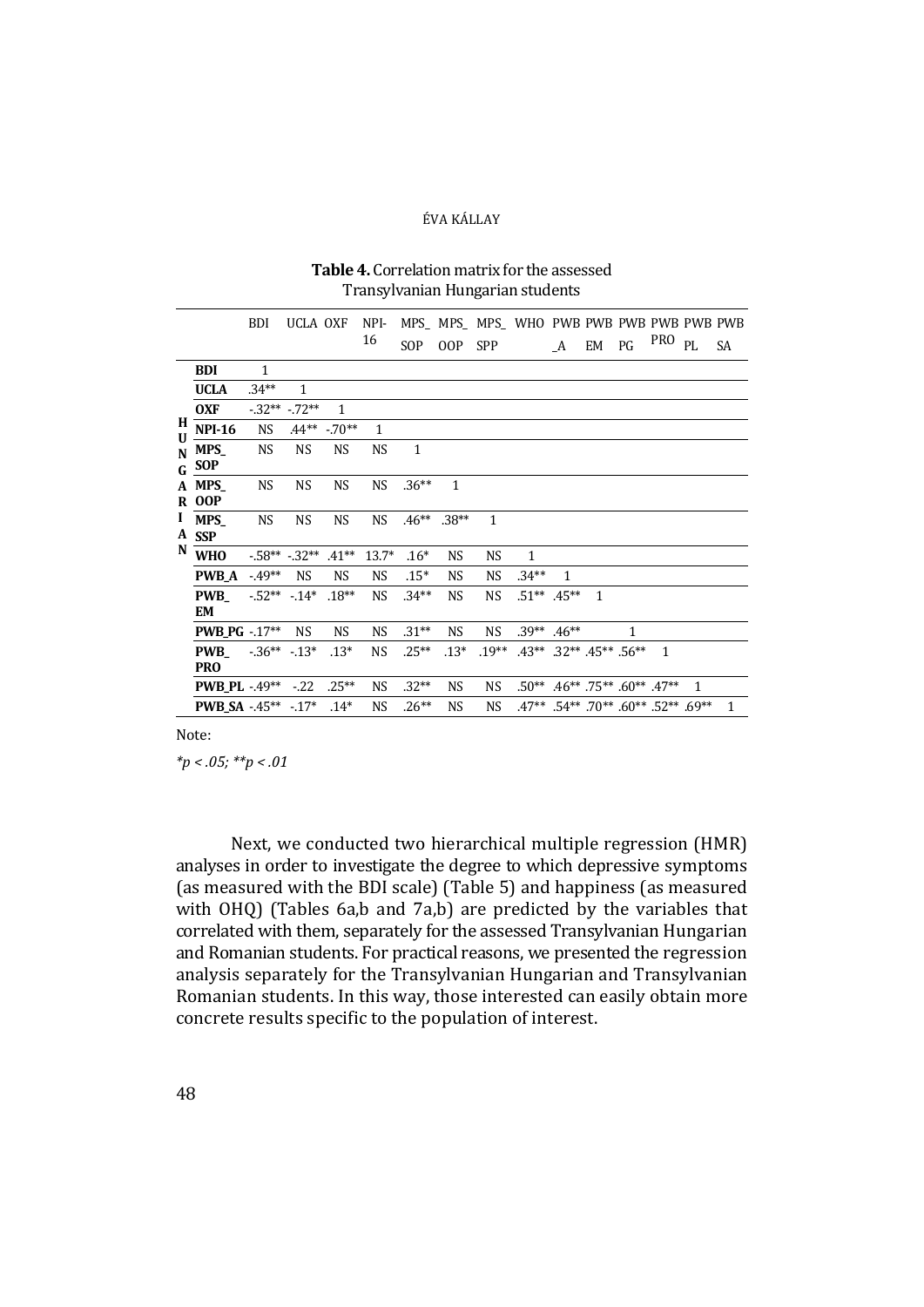|         | <b>BDI</b>                      | 1         |                                  |              |           |              |              |                    |                      |                |                                          |              |              |   |              |
|---------|---------------------------------|-----------|----------------------------------|--------------|-----------|--------------|--------------|--------------------|----------------------|----------------|------------------------------------------|--------------|--------------|---|--------------|
|         | <b>UCLA</b>                     | $.56**$   | 1                                |              |           |              |              |                    |                      |                |                                          |              |              |   |              |
|         | $R_{OXF}$                       |           | $-77**$ $-67**$                  | $\mathbf{1}$ |           |              |              |                    |                      |                |                                          |              |              |   |              |
| 0<br>M. | <b>NPI-16</b>                   | <b>NS</b> | <b>NS</b>                        | $.17**$      | 1         |              |              |                    |                      |                |                                          |              |              |   |              |
|         | $A$ MPS_<br>$N$ SOP             |           | $.15***$ $.18***$                | <b>NS</b>    | $.14**$   | $\mathbf{1}$ |              |                    |                      |                |                                          |              |              |   |              |
|         | I MPS<br><b>A</b> OOP           |           | $.17***$ $.21***$ $.15***$       |              | <b>NS</b> | $.51**$      | $\mathbf{1}$ |                    |                      |                |                                          |              |              |   |              |
|         | N MPS_<br><b>SSP</b>            |           | $.33***$ $.31**$ $.25**$         |              | NS.       | $.63**$      | $.47**$      | $\mathbf{1}$       |                      |                |                                          |              |              |   |              |
|         | <b>WHO</b>                      |           | $-0.67***$ $-0.49***$ $-0.75***$ |              | NS.       | NS.          |              | $-14^*$ $-23^{**}$ | 1                    |                |                                          |              |              |   |              |
|         | <b>PWB A</b>                    |           | $-27**$ $-31**$ $34**$           |              | $.23**$   | <b>NS</b>    | NS.          | NS.                | $.21**$              | $\mathbf{1}$   |                                          |              |              |   |              |
|         | <b>PWB</b><br><b>EM</b>         |           | $-58** -52** -71** -18**$        |              |           | $.13**$      | <b>NS</b>    | <b>NS</b>          |                      | $.53***$ .55** | $\mathbf{1}$                             |              |              |   |              |
|         | <b>PWB</b><br>PG                |           | $-42** -48** -57** -16**$        |              |           | <b>NS</b>    | <b>NS</b>    | <b>NS</b>          | $.35***$ .64** .70** |                |                                          | $\mathbf{1}$ |              |   |              |
|         | <b>PWB</b><br><b>PRO</b>        |           | $-31**$ $-59**$ $.47**$          |              | <b>NS</b> | <b>NS</b>    | NS           | <b>NS</b>          |                      |                | $.23***$ $.43**$ $.55**$ $.74**$         |              | $\mathbf{1}$ |   |              |
|         | <b>PWB_PL</b> -56** -53** .71** |           |                                  |              | $.16**$   | $.13*$       | NS           | NS.                |                      |                | $.51***$ $.52**$ $.86**$ $.73**$ $.57**$ |              |              | 1 |              |
|         | PWB_SA -.55** -.56** .70**      |           |                                  |              | $.20**$   | <b>NS</b>    | <b>NS</b>    | <b>NS</b>          |                      |                | .47** .54** .84** .71** .57** .89**      |              |              |   | $\mathbf{1}$ |

**Table 5.** Correlation matrix for the assessed Romanian students

Note:

*\*p < .05; \*\*p < .01* 

For the Transylvanian Hungarian students, based on the correlation matrix for depressive tendencies in the first step of the HMR we entered loneliness. In step two we introduced happiness. In the third step, we introduced subjective well-being, and in the fourth step we introduced the six subscales of the psychological well-being. After running the regression analyses, we selected those variables which significantly predicted depressive tendencies. Preliminary analyses were conducted to ensure no violation of the assumptions of normality, linearity and homoscedasticity. Results are presented in Table 6a for depressive symptoms.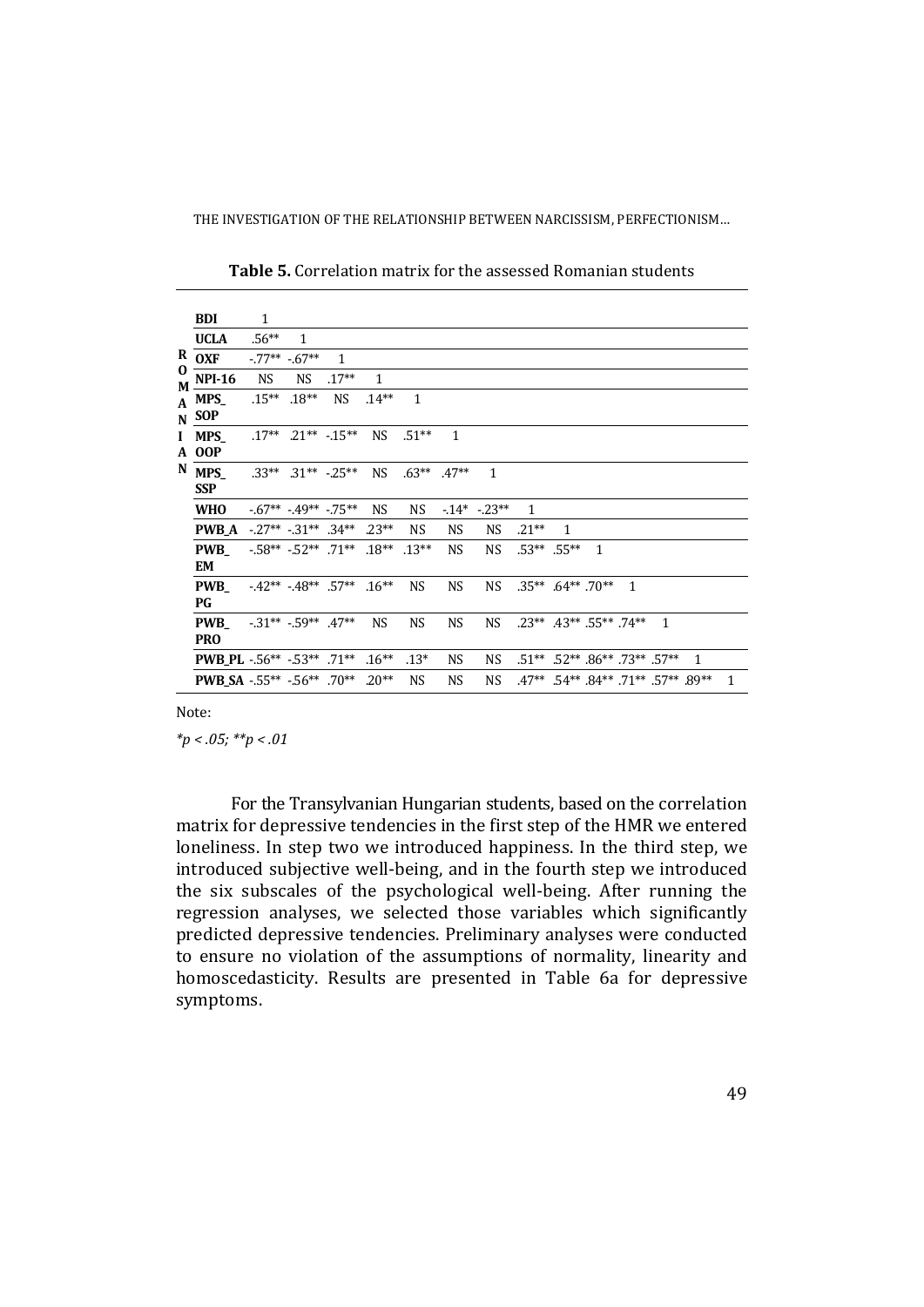|             | R   | R <sup>2</sup> | $R2$ Change | B      | <b>SE</b> | ß      | t                          |
|-------------|-----|----------------|-------------|--------|-----------|--------|----------------------------|
| Step 1      | .34 | $.12***$       | .12         |        |           |        |                            |
| <b>UCLA</b> |     |                |             | .24    | .04       | .34    | $5.76$ (***)               |
| Step 2      | .60 | $.32***$       | .24         |        |           |        |                            |
| <b>UCLA</b> |     |                |             | .09    | .04       | .14    | $2.49$ (**)                |
| <b>WHO</b>  |     |                |             | $-.22$ | .02       | $-53$  | $-9.51$ (***)              |
| Step 3      | .71 | $.56***$       | .03         |        |           |        |                            |
| <b>UCLA</b> |     |                |             | .65    | .03       | .09    | $1.77$ (NS)                |
| <b>WHO</b>  |     |                |             | $-16$  | .02       | $-38$  | $-6.47$ (***)              |
| PWB-A       |     |                |             | $-37$  | .08       | $-.23$ | $-4.39$ <sup>(***)</sup> ) |
| PWB-PG      |     |                |             | .50    | .08       | .38    | $5.86$ (***)               |
| PWB-PRO     |     |                |             | $-.30$ | .10       | $-17$  | $-2.97$ <sup>(**)</sup> )  |
| PWB-PL      |     |                |             | $-39$  | .08       | $-31$  | $-4.84$ <sup>(***)</sup> ) |

**Table 6a.** Hierarchical Regression Model of depressive tendencies, with loneliness, subjective well-being, and psychological well-being as predictors for the assessed Transylvanian Hungarian students

Model one with loneliness as predictor of depression proved to be statistically significant  $[F_{(1,243)}=181.51, p<0.001]$ , predicting 12.1% of the variance in depressive tendencies. Next we introduced subjective wellbeing which also proved statistically significant [F(2,243)=67.99, *p<.001*], explaining an additional 24% of the variance in depressive tendencies. In the third, final step we introduced the four components of the psychological well-being (A, PG, PRO, PL). This final model was also statistically significant [F(6,243)=40.06, *p<.001*], explaining an additional 14.3% of the variance in depressive tendencies. The three variables together (loneliness, subjective well-being, and psychological well-being) explain 50.4% of the variance in depressive tendencies.

We continued our investigation with conducting hierarchical multiple regression analyses for the happiness experienced by the Transylvanian Hungarian students, based on the correlation matrix presented in Table 4. In the first step of the HMR we entered depressive tendencies as measured with the BDI. In step two we introduced loneliness. In the third step, we introduced narcissistic characteristics, and in the fourth step we introduced subjective well-being. After running the regression analyses, we selected those variables which significantly predicted depressive tendencies.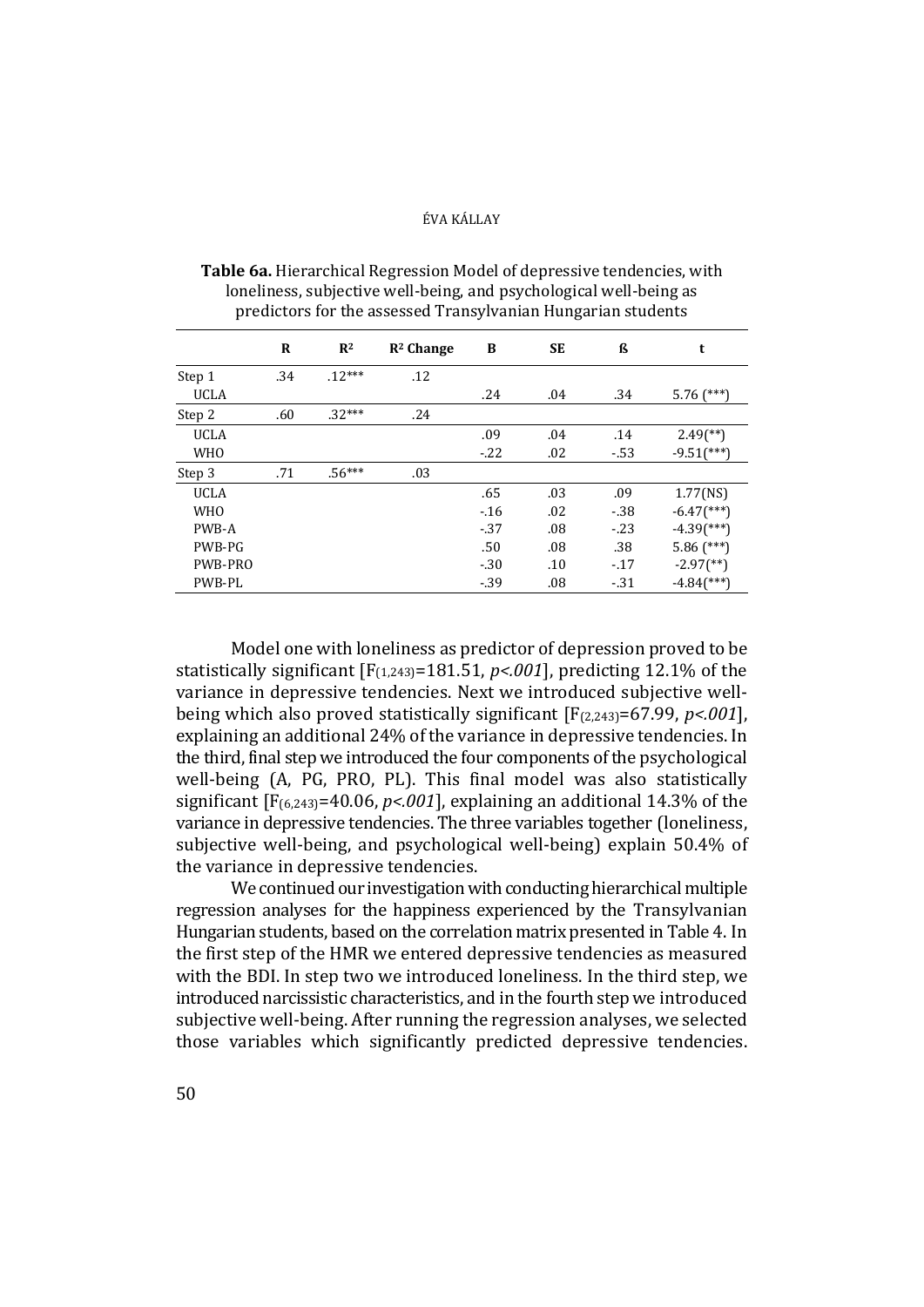Preliminary analyses were conducted to ensure no violation of the assumptions of normality, linearity and homoscedasticity. Results are presented in Table 6b for happiness as measured with the OHQ.

|             | R   | $R^2$    | $R2$ Change | B       | SE  | ß       | t                          |
|-------------|-----|----------|-------------|---------|-----|---------|----------------------------|
| Step 1      | .32 | $.10***$ | .10         |         |     |         |                            |
| <b>BDI</b>  |     |          |             | $-87$   | .16 | $-.32$  | $-5.36$ (***)              |
| Step 2      | .73 | $.53***$ | .43         |         |     |         |                            |
| <b>BDI</b>  |     |          |             | $-23$   | .12 | $-0.08$ | $-1.82$ (NS)               |
| <b>UCLA</b> |     |          |             | $-1.34$ | .09 | $-.69$  | $-14.89$ <sup>***</sup> )  |
| Step 3      | .85 | $.72***$ | .19         |         |     |         |                            |
| <b>BDI</b>  |     |          |             | $-34$   | .09 | $-12$   | $-3.54$ <sup>(***)</sup> ) |
| <b>UCLA</b> |     |          |             | $-90$   | .07 | $-46$   | $-11.66$ <sup>***</sup> )  |
| <b>NPI</b>  |     |          |             | $-2.53$ | .19 | $-48$   | $-12.91$ <sup>***</sup> )  |
| Step 4      | .86 | $.74***$ | .02         |         |     |         |                            |
| <b>BDI</b>  |     |          |             | $-0.09$ | .10 | $-03$   | $-.876$ (NS)               |
| <b>UCLA</b> |     |          |             | $-82$   | .07 | $-42$   | $-10.71$ <sup>***</sup> )  |
| <b>NPI</b>  |     |          |             | $-2.56$ | .18 | $-49$   | $-13.55$ <sup>(***</sup> ) |
| <b>WHO</b>  |     |          |             | .20     | .04 | .18     | $4.43$ <sup>(***)</sup> )  |

**Table 6b.** Hierarchical Regression Model of Happiness, with depressive tendencies, loneliness, narcissism, and subjective well-being as predictors

Model one with depressive tendencies as predictor of happiness proved statistically significant [F(1,241)=28.75, *p<.001*], predicting 10.7% of the variance in happiness. Next we introduced loneliness which also proved statistically significant [F(2,241)=138.54, *p<.001*], explaining an additional 43% of the variance in happiness. In the third step we introduced narcissistic characteristics, model which was also statistically significant [F(3,241)=211.95, *p<.001*], explaining an additional 19.1% of the variance. In the final model we introduced subjective well-being, model that was also significant [F(4,241)=176.32, *p<.001*], explaining an additional 2% of the variance in happiness. The four variables together (depressive tendencies, loneliness, narcissism, and subjective well-being) explain 74.8% of the variance in happiness.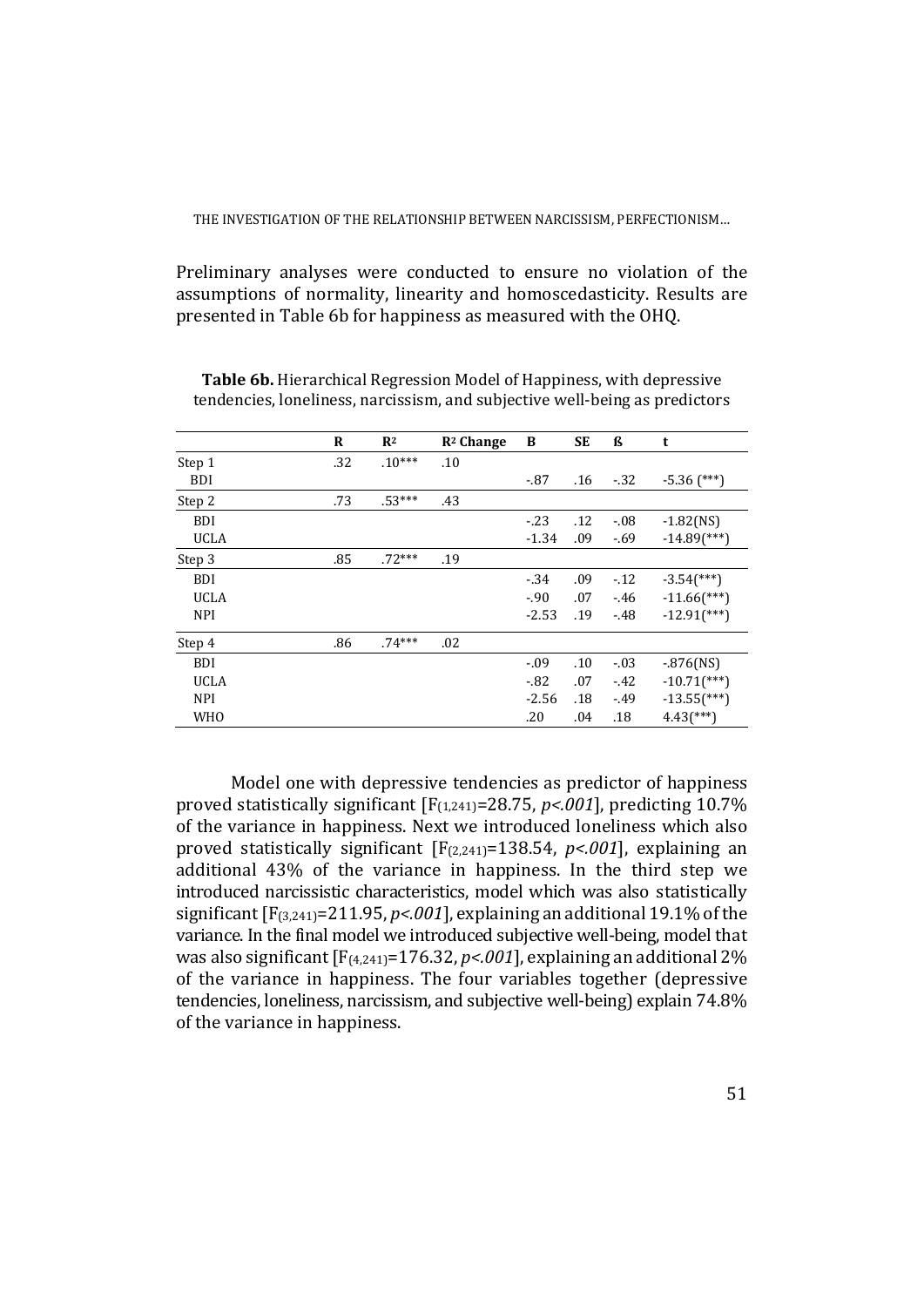We continued our investigations by running the same analyses for the sample of Romanian students as well, based on the correlation matrix presented in Table 4. In the first step of the HMR we entered loneliness. In step two we introduced happiness. In the third step, we introduced the three dimensions of perfectionism, and in the fourth step we introduced subjective well-being. Results are presented in Table 7a for depressive symptoms.

|                 | $\bf{R}$ | R <sup>2</sup> | $R2$ Change | B       | <b>SE</b> | ß       | t                         |
|-----------------|----------|----------------|-------------|---------|-----------|---------|---------------------------|
| Step 1          | .56      | $.32***$       | .32         |         |           |         |                           |
| <b>UCLA</b>     |          |                |             | $-51$   | .04       | $-.08$  | $11.57$ (***)             |
| Step 2          | .77      | $.60***$       | .28         |         |           |         |                           |
| <b>UCLA</b>     |          |                |             | .07     | .04       | $-0.08$ | $1.68$ (NS)               |
| <b>OHQ</b>      |          |                |             | $-26$   | .01       | $-71$   | $-14.25$ <sup>***</sup> ) |
| Step 3          | .79      | $.62***$       | .02         |         |           |         |                           |
| <b>UCLA</b>     |          |                |             | .03     | .04       | .04     | .78(NS)                   |
| <b>OHQ</b>      |          |                |             | $-26$   | .01       | $-72$   | $-14.33$ <sup>***</sup> ) |
| MPS-SOP         |          |                |             | .04     | .03       | .06     | $1.24$ (NS)               |
| MPS-OOP         |          |                |             | $-03$   | .04       | $-.03$  | $-.74$ (NS)               |
| MPS-SPP         |          |                |             | .10     | .04       | .12     | $2.40(*)$                 |
| Step 4          | .80      | $.64***$       | .01         |         |           |         |                           |
| <b>UCLA</b>     |          |                |             | $-0.04$ | .04       | .04     | $-978$ (NS)               |
| 0H <sub>0</sub> |          |                |             | $-21$   | .02       | $-56$   | $-8.67$ <sup>***</sup> )  |
| MPS-SOP         |          |                |             | .04     | .03       | .05     | 1.11(NS)                  |
| MPS-OOP         |          |                |             | $-03$   | .04       | $-.03$  | $-.77(NS)$                |
| MPS-SPP         |          |                |             | .09     | .04       | .11     | $2.36(*)$                 |
| <b>WHO</b>      |          |                |             | $-07$   | .02       | $-19$   | $-3.51$ (**)              |

**Table 7a.** Hierarchical Regression Model of depressive tendencies, with loneliness, happiness, perfectionism and subjective well-being as predictors for the assessed Romanian students

Model one with loneliness as predictor of depression proved to be statistically significant  $[F_{(1,284)}=134.02, p<.001]$ , predicting 32.1% of the variance in depressive tendencies. Next we introduced happiness which also proved statistically significant [F(2,284)=216.59, *p<.001*], explaining an additional 28.5% of the variance in depressive tendencies. In the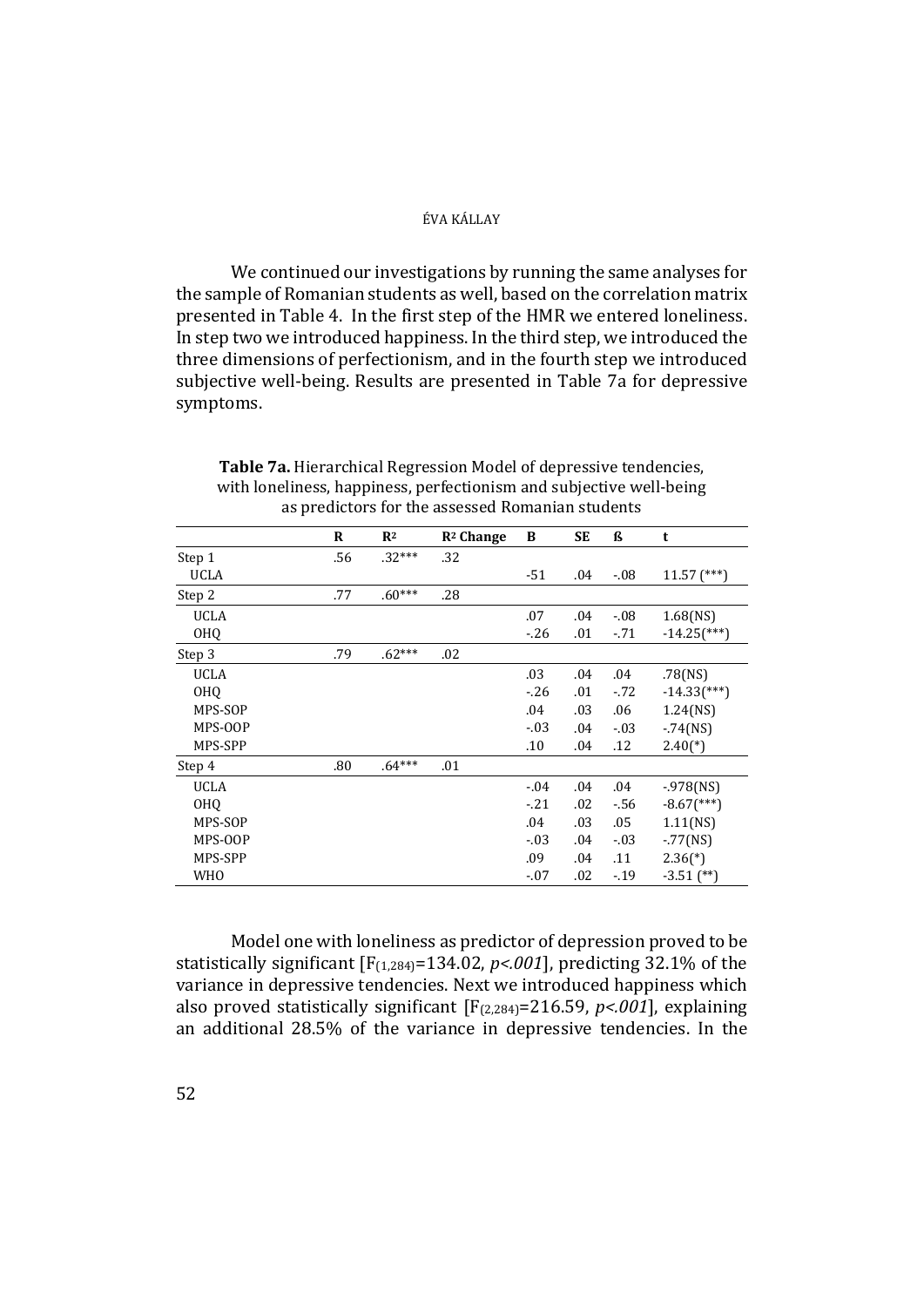third, step we introduced the three components of the perfectionism [F(5,284)=93.95, *p<.001*], explaining an additional 2.1% of the variance. In the fourth, final model we introduced subjective well-being, which was also statistically significant [F(6,243)=83.53, *p<.001*], explaining an additional 1.6% of the variance in depressive tendencies. The four variables together (loneliness, happiness, perfectionism, and subjective well-being) explain 64.3% of the variance in depressive tendencies in the case of the assessed Romanian students.

We continued our investigation with conducting hierarchical multiple regression analyses for the happiness experienced by the assessed Romanian students, based on the correlation matrix presented in Table 4. In the first step of the HMR we entered depression. In step two we introduced loneliness. In the third step, we the Environmental Mastery component of Psychological well-being. After running the regression analyses, we selected those variables which significantly predicted depressive tendencies. Preliminary analyses were conducted to ensure no violation of the assumptions of normality, linearity and homoscedasticity. Results are presented in Table 7b for happiness as measured with the OHQ.

|             | R   | R <sup>2</sup> | $R2$ Change | B       | <b>SE</b> | ß      | t                         |
|-------------|-----|----------------|-------------|---------|-----------|--------|---------------------------|
| Step 1      | .77 | $.60***$       | .60         |         |           |        |                           |
| <b>BDI</b>  |     |                |             | $-2.09$ | .10       | $-77$  | $-20.67$ (***)            |
| Step 2      | .82 | $.68***$       | .07         |         |           |        |                           |
| <b>BDI</b>  |     |                |             | $-1.57$ | .11       | $-58$  | $-14.25$ <sup>***</sup> ) |
| <b>UCLA</b> |     |                |             | $-83$   | $.10\,$   | $-34$  | $-8.32$ (***)             |
| Step 3      | .86 | $.74***$       | .06         |         |           |        |                           |
| <b>BDI</b>  |     |                |             | $-1.19$ | .10       | $-44$  | $-11.02$ <sup>***</sup> ) |
| <b>UCLA</b> |     |                |             | $-.60$  | .09       | $-.24$ | $-6.44$ <sup>***</sup> )  |
| PWB-EM      |     |                |             | 1.02    | .11       | .32    | $8.39$ <sup>(***)</sup> ) |

**Table 7b.** Hierarchical Regression Model of Happiness, with depressive tendencies, loneliness, and Environmental Mastery as predictors of happiness in Romanian students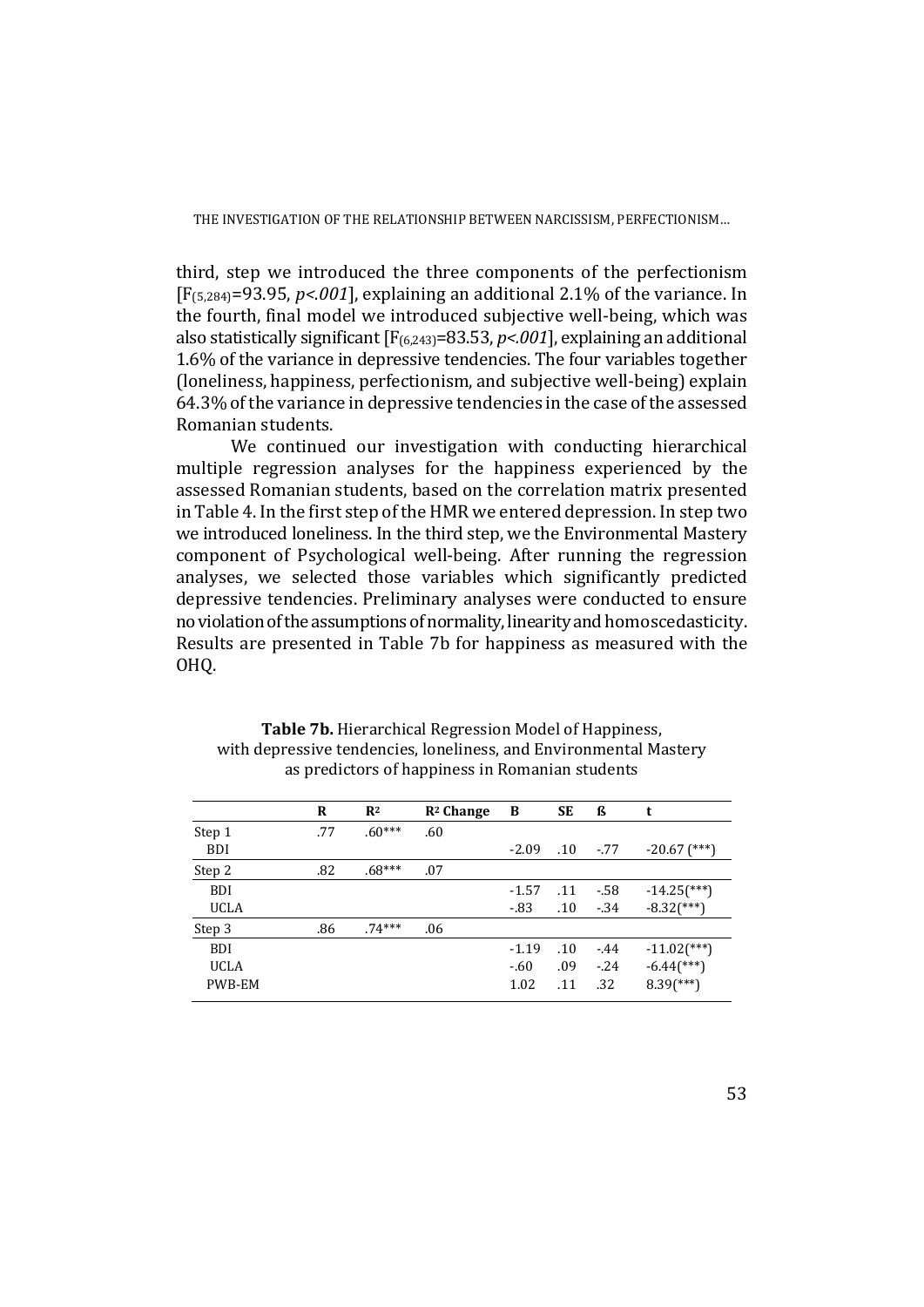Model one with depressive tendencies as predictor of happiness proved statistically significant [F(1,284)=427.6, *p<.001*], predicting 60.2% of the variance in happiness. Next, we introduced loneliness which also proved statistically significant [F(2,284)=300.08, *p<.001*], explaining an additional 7.8% of the variance in happiness. In the third, and final step we introduced Environmental Mastery, the component of psychological well-being that correlated with happiness, model which was also statistically significant [F(3,284)=272.91, *p<.001*], explaining an additional 6.4% of the variance. The three variables together (depressive tendencies, loneliness, and environmental mastery) explain 74.4% of the variance in happiness in the case of the assessed Romanian students.

# **CONCLUSIONS**

As Weehuizen contends (2008), in some ways, in the presently developed life- and work-conditions, mental health "*functions as an input factor in the production processes of today's economy*" (p. 63). In other words, in most areas of the present life- and work-conditions excellent mental functioning becomes a condition of well-being, productivity, economic growth, etc. As seen in the introductory part of this paper, mental health represents not only a stringent personal problem, but it has also become an issue in national and international level, due to the disability costs produced by the increasing tendencies of mental malfunctioning (WH0, 2002), with depression ranking highest in lost productivity and associated costs.

In these conditions, the investigation of the factors that contribute to the way mental health, and associated phenomena, are contoured and related to each other, is of utmost importance. Another essential aspect refers to the understanding of the cultural specificities of these phenomena, since the way in which prevention and intervention programs may be promoted should depend on this information. Narrowing more down towards the objectives of our investigation, an important population in which the relationship between these factors is very important to investigate is that of the population of youngsters who are in transition from adolescence to adulthood, and who prepare for contouring a personal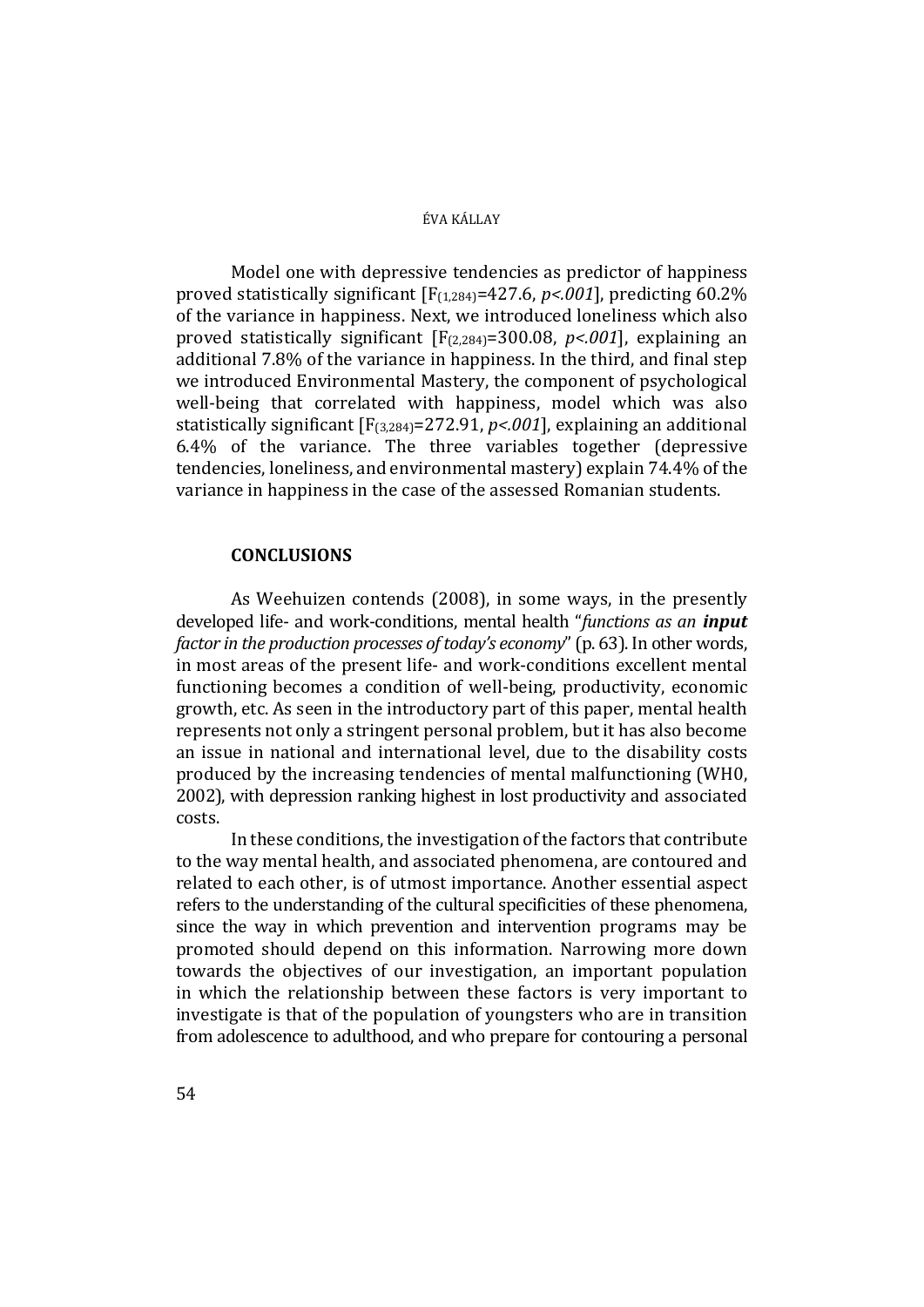life and simultaneously develop a career. The student population is a very common and well represented segment of this population. The challenges accompanying the bio-psycho-social growth, rapidly changing and occasionally obscure social role transitions (which have drastically changed in the last decades) (Sawyer, Azzopardi, Wickremarathne, & Patton, 2018), frequently changing living and learning conditions, easier relocation, the facile access to information, changes in learning conditions, the gradual transition from traditional to interactive learning, e-learning, increased pressure for excellence, are just a few of the burdens these youngsters have to face, burden which in many cases may surpass the originally intended significance of challenge, and may frequently turn into adversity (Curran & Hill, 2017).

As discussed more thoroughly in the introductory part, the last decades have documented a considerable amount of significant changes in important aspects of the optimal human functioning. Even if life conditions have significantly improved worldwide (Roser, 2020), indicators of mental ill-health have shown an increasing pattern. Depression, anxiety disorders, unhealthy levels of stress, burnout, personality disorders, loneliness, etc. have significantly increased in the last fifty years (Cuijpers, Smit, & van Straten, 2007; Cunningham, Rapee, & Lyneham, 2006; Erzen & Çikrikci, 2018; WHO, 2017b). Such increases have been encountered not only in the adult population, but an increasing number of children and adolescents seem to suffer of different forms of mental ill-health as well (Cunningham et al., 2006).

Based on these assumptions, our present study had the following major aims: (*i*) the investigation of the possible differences in narcissism, perfectionism, loneliness, depression, happiness, subjective and psychological well-being in Transylvanian Hungarian and Transylvanian Romanian first and second year students; (*ii*) the investigation of the association patterns between variables in both samples, and (*iii*) the examination of the role the studied variables play on the major indicators of mental and psychological health (depression and happiness) both in the united sample and on the two samples of students separately.

Our results have indicated that between the two culturally different samples (Transylvanian Hungarian and Romanian students), there were significant differences in the following variables: in the case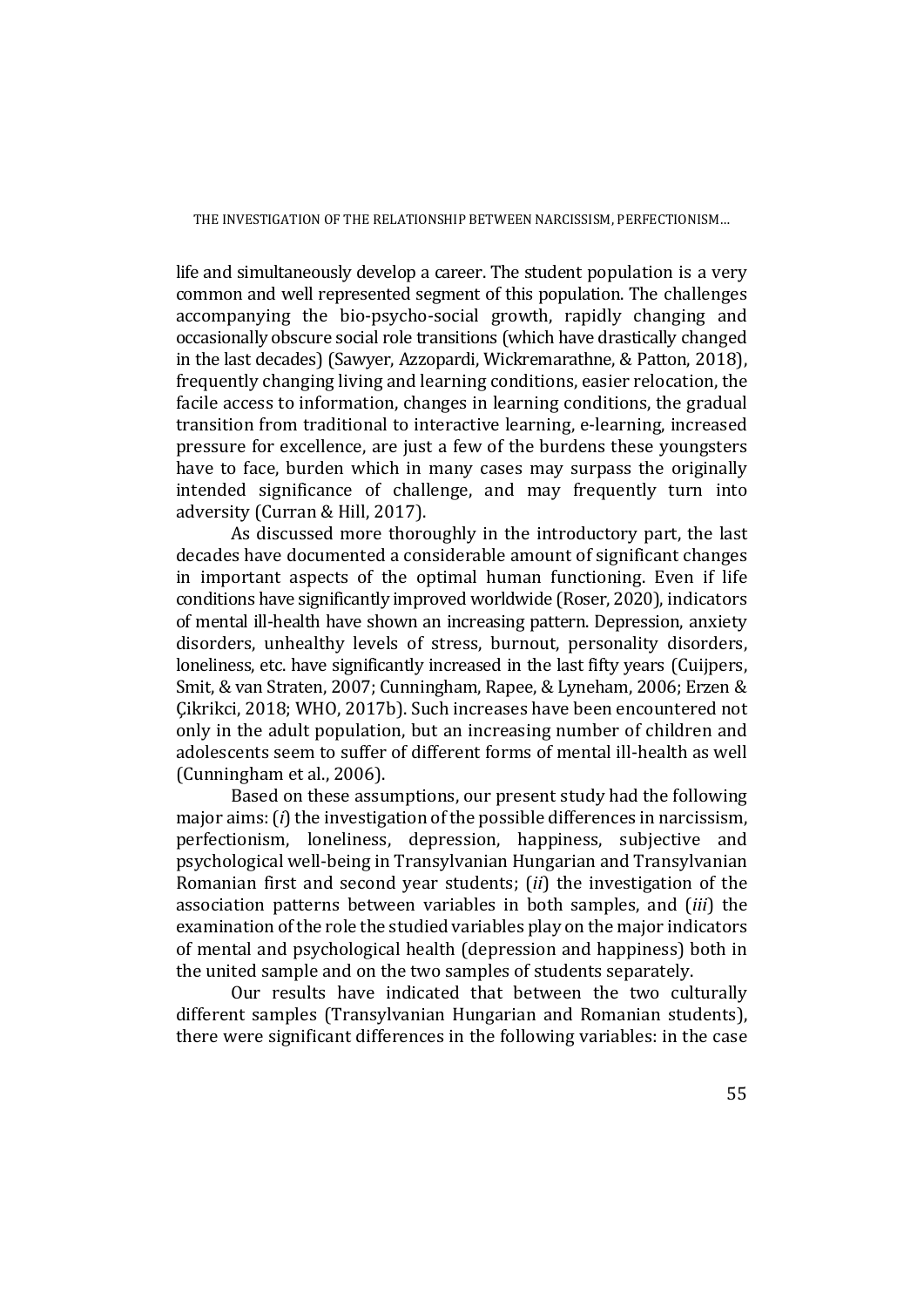of Transylvanian Hungarian students, loneliness was significantly higher, and happiness was significantly lower. Moreover, the Transylvanian Hungarian students scored significantly higher on narcissism, while the Romanian students scored significantly higher on all dimensions of perfectionism. Despite the fact that the Transylvanian Hungarian students proved lonelier and less happy, they reported significantly higher levels of subjective well-being. The somewhat controversial results regarding the differences in narcissism and perfectionism may be due to the fact that narcissism was assessed with the NPI-16, a questionnaire that does not differentiate between the grandiose and the vulnerable forms of narcissism. Thus, we do not exactly know which form of narcissism is higher in the case of Transylvanian Hungarian students as reported to their Romanian counterparts.

Furthermore, as expected, correlation patterns indicate a somewhat different association tendency between variables, in the case of Transylvanian Hungarian students, depression tendencies as measured with the BDI do not present any significant correlation with narcissism and perfectionism, but significantly correlates with loneliness, and subjective and psychological well-being. In the Romanian students, depression significantly correlated with all the assessed variables except narcissism. Similar patterns may be observed in the case of happiness as measured with the OHQ (see Tables 4 and 5).

Based on the comparison of the conducted regression analyses, we may observe that in both samples depression seems to be quite well predicted by loneliness (12.1% for Transylvanian Hungarian and 32.1% for Romanian students), while subjective well-being plays a more pronounced role for Transylvanian Hungarian students (24%) compared to the Romanian students (1.6%). On the other hand, regarding happiness, depression and loneliness seem to be the best predictors for both samples (BDI=10.7% and UCLA=43% for Transylvanian Hungarian students, and BDI=60.2% and UCLA=7.8% for Romanian students). In addition to these variables, the happiness of Transylvanian Hungarian students is also well predicted by levels of narcissism and subjective well-being, while for the Romanian students by Environmental Mastery component of the Psychological well-being.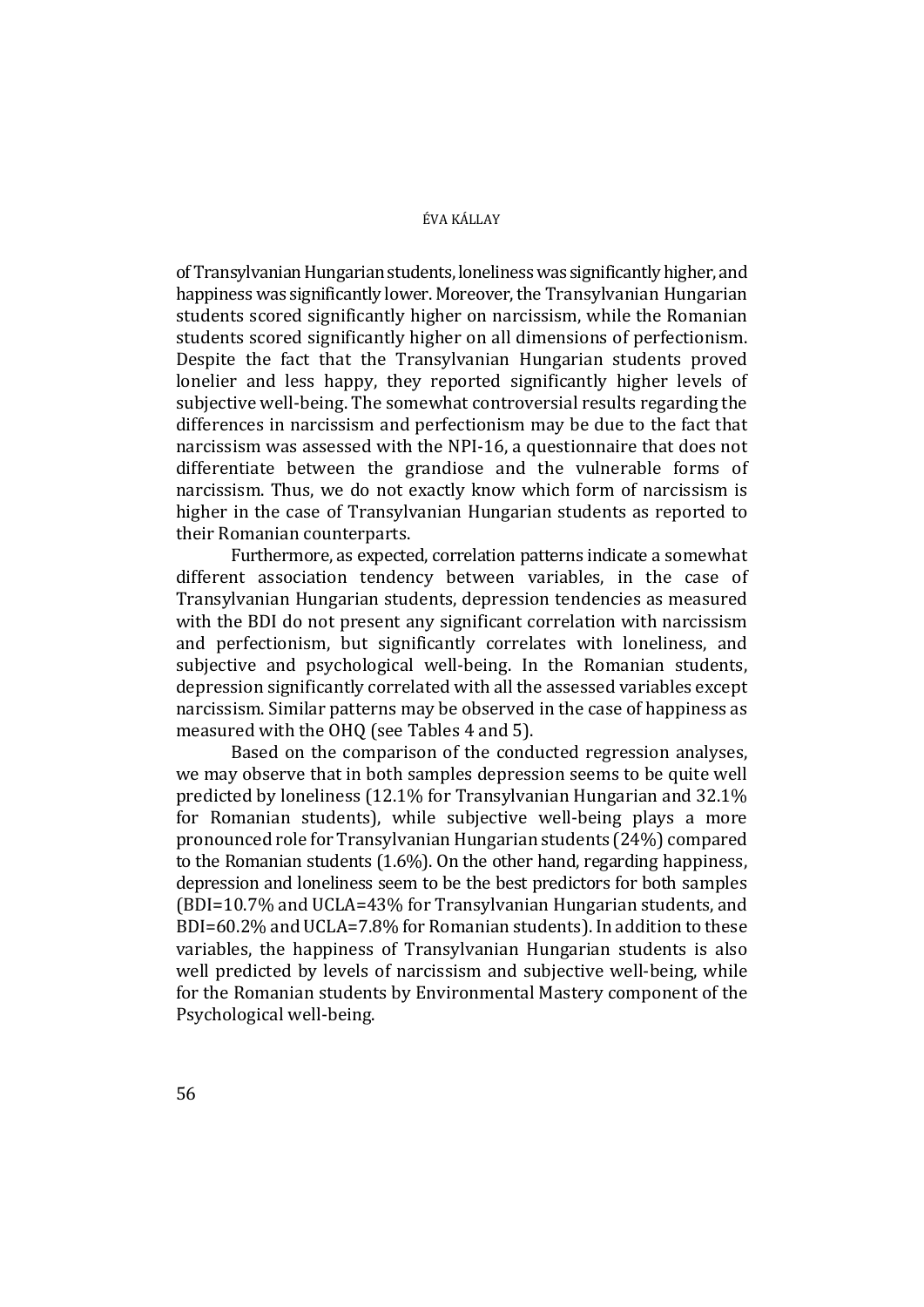Based on these findings, we may consider loneliness as a very important factor that may play a significant role in the way depression and happiness develops and is maintained in both groups of students. However, our study cannot conclude the direction of the relationship between depression tendencies and loneliness, as well as happiness and loneliness. Further research should investigate in-depth both the relationship between loneliness and depression and happiness, as well as the possible causes of loneliness, and differences in these causes depending on cultural characteristics.

One of the major limitations of our study regards the fact that for temporal economy's sake, we used the short version of the NPI, based on which we cannot refine our results regarding the different types of narcissism (grandiose and covert), which might have significantly enhanced the conclusions of our investigation. However, based on the present results, we may suggest future directions out of which research might gain even more valuable information: the use of a narcissism scale that assesses both grandiose and covert narcissism, to complete the research design with a qualitative side that may evince the possible differences in the subjectively perceived causes of loneliness, and an eventual experimental design which may permit us to indicate the direction of the relationship between the three key variables: depression, loneliness, and happiness, all of which significantly contributing to the well-being experienced. Finally, we consider that our results may be useful in the development of prevention and intervention programs, targeting the enhancement of the psychological functioning of students with different cultural backgrounds (in this case, Transylvanian Hungarian and Romanian).

# **ACKNOWLEDGEMENT**

This research was supported by a 2020 Domus Hungarica senior research scholarship/grant (1822/5/2020/HTMT) awarded by the Hungarian Scientific Academy to Éva Kállay.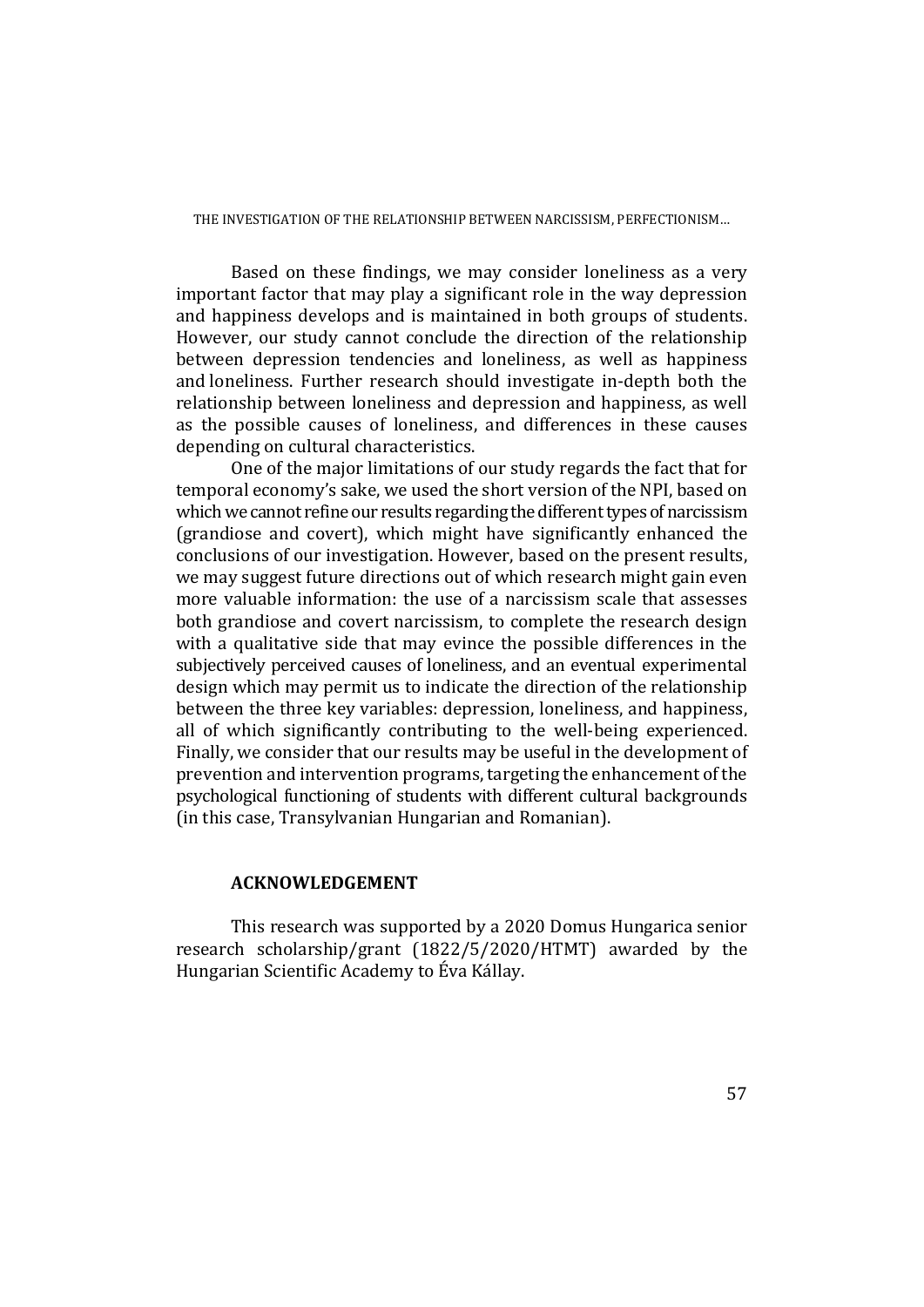# **REFERENCES**

- American Psychiatric Association. (2013). *Diagnostic and statistical manual of mental disorders* (5th Ed.). Washington, DC: Author.
- Ames, D. R., Rose, P., & Anderson, C. P. (2006). The NPI-16 as a short measure of narcissism. *Journal of Research in Personality, 40*, 440-450.
- Anderson, C. A., Miller, R. S., Riger, A. L., Dill, J. C., & Sedikides, C. (1994). Behavioral and characterological attributional styles as predictors of depression and loneliness: Review, refinement, and test. *Journal of Personality and Social Psychology, 66*(3), 549–558. https://doi.org/ 10.1037/0022-3514.66.3.549
- Banyard, V. L., Edwards, V. J., & Kendall-Tackett, K. A. (Eds.). (2009). *Understanding the effects of extreme stress and of psychological harm.* New York, NY: Routledge.
- Beck, A.T., Rush, A.J., Shaw, B.F., & Emery, G. (1979). *Cognitive therapy of depression*. New York: The Guilford Press.
- Besser, A., Flett, G. L., Hewitt, P. L., & Guez, J. (2008). Perfectionism, and cognitions, affect, self-esteem, and physiological reactions in a performance situation. *Journal of Rational-Emotive & Cognitive-Behavior Therapy, 26,* 206–228. Doi: 10.1007/s10942-007-0067-0/.
- Bor W, Dean AJ, Najman J, Hayatbakhsh R. (2014). Are child and adolescent mental health problems increasing in the 21st century? A systematic review. *Australian and New Zealand Journal of Psychiatry, 48*(7), 606-616. doi:10.1177/0004867414533834.
- Bradlee, P. M., & Emmons, R. A. (1992). Locating narcissism within the interpersonal circumplex and the five-factor model. *Personality and Individual Differences, 13,* 821–830.
- Cacioppo, J. T., & Patrick, W. (2008). *Loneliness. Human nature and the need for social connection*. W.W. Norton & Co.
- Cuijpers, P., Smit, F., & van Straten, A. (2007). Psychological treatments of subthreshold depression: A meta-analytic review. *Acta Psychiatrica Scandinavica, 115*(6), 434*-*441.
- Cunningham, M., Rapee, R., & Lyneham, H. (2006). Feedback to a prototype selfhelp computer program for anxiety disorders in adolescents. *Advances in Mental Health, 5*, 216–224.
- Curran, T., & Hill, A. P. (2017). Perfectionism is increasing over time: A metaanalysis of birth cohort differences from 1989 to 2016. *Psychological Bulletin, 145*(4), 410-429.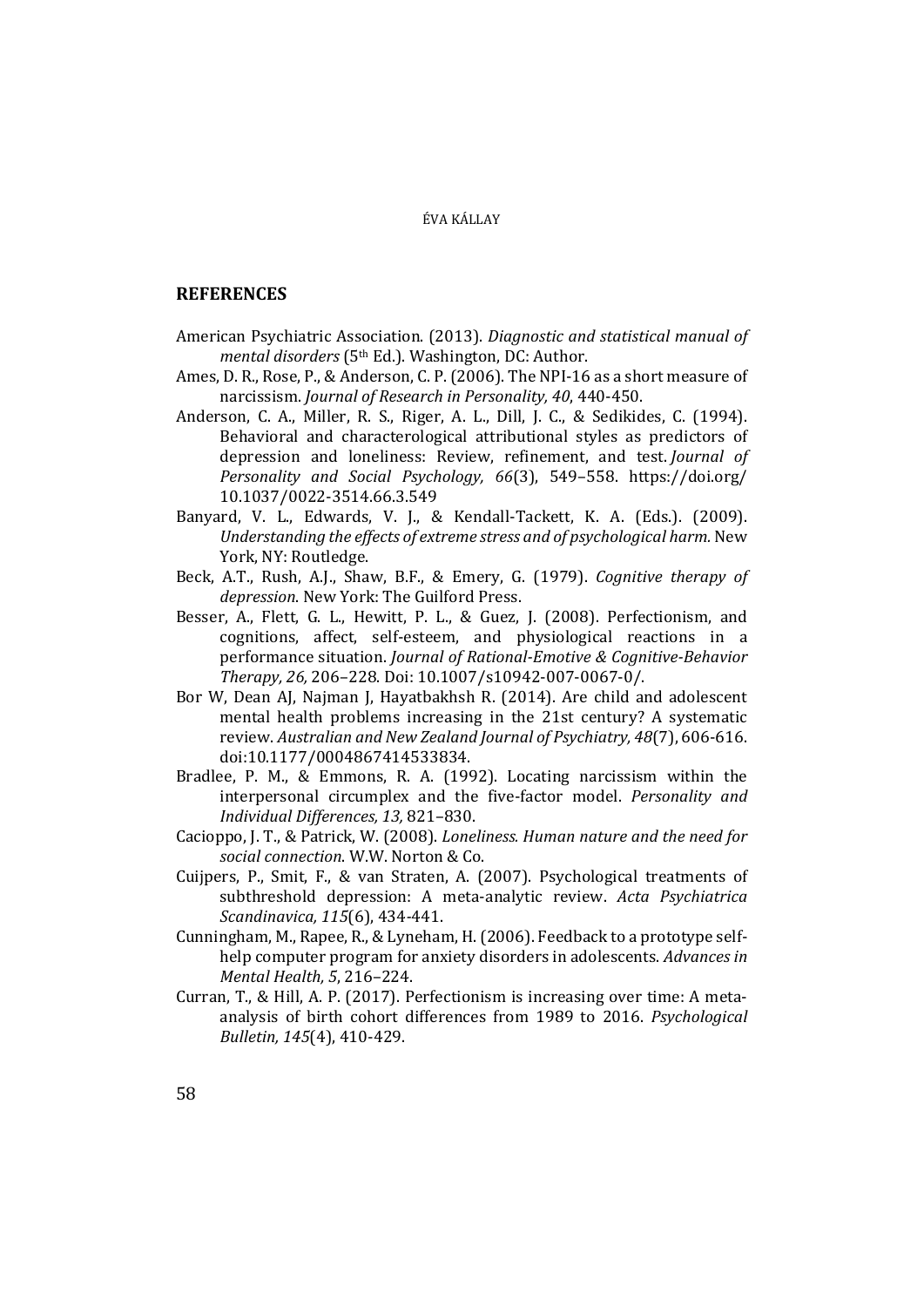- David, D., & Dobrean, A. (2012). *Inventarul de Depresie Beck (BDI II).* Romanian Psychological Testing Services.
- Degi, L. Cs., Kállay, É., & Vincze, A.E. (2007). Differences in illness-related distress in ethnically different cancer patients (Romanians, Romanian Hungarians and Hungarians). *Cognition, Brain, Behavior, 11*(1), 143-158.
- Dickinson, K., A., & Pincus, A. L. (2003). Interpersonal analysis of grandiose and vulnerable narcissism. *Journal of Personality Disorders, 17*(3), 188-207.
- Erzen, E., & Çikrikçi Ö. (2018). The effect of loneliness on depression: A metaanalysis. *International Journal of Social Psychiatry*, *64*(5), 427–435. https://doi.org/10.1177/0020764018776349
- Eurostat (2019). https://ec.europa.eu/eurostat/search?p\_auth=3PBOnfse&p\_ p\_id=estatsearchportlet\_WAR\_estatsearchportlet&p\_p\_lifecycle=1&p\_p\_ state=maximized&p\_p\_mode=view&\_estatsearchportlet\_WAR\_estatsearch portlet\_theme=empty&\_estatsearchportlet\_WAR\_estatsearchportlet\_action =search&\_estatsearchportlet\_WAR\_estatsearchportlet\_collection=empty& text=depression+hungary. Retrieved October 19 2020.
- Ferrari, A., Charlson, F., Norman, R., Patten, S., Freedman, G., Murray, C., et al. (2013). Burden of Depressive Disorders by Country, Sex, Age, and Year: Findings from the Global Burden of Disease Study 2010. *PLoS Med;10*(11)e1001547.
- Folkman, S. & Moskowitz, J.T. (2004). Coping: Pitfalls and promise. *Annual Review of Psychology, 55*, 745-774.
- Foster, J. D., Campbell, W. K., & Twenge, J. M. (2003). Individual differences in narcissism: Inflated self-views across the lifespan and around the world. *Journal of Research in Personality, 37,* 469–486.
- Fry, P. S., & Debats, D. L. (2009). Perfectionism and the five-factor personality traits as predictors of mortality in older adults. *Journal of Health Psychology, 14,* 513–524. Doi: 10.1177/1359105309103571
- Gabbard, G. O. (1998). Transference and countertransference in the treatment of narcissistic patients. In E. Ronningstam (Ed.), *Disorders of narcissism: Diagnostic, clinical, and empirical implications*. Washington, DC: American Psychiatric Press, Inc.
- Gustavsson, A., Svensson, M., Jacobi, F., Allgulander, C., Alonso, J., Beghi, E., … Olesen, J. (2011). Cost of disorders of the brain in Europe 2010. *European Neuropsychopharmacology, 21*(10), 718-779.
- Haring, M., Hewitt, P. L., & Flett, G. L. (2003). Perfectionism, coping, and quality of intimate relationships. *Journal of Marriage and Family, 65,* 143–158. DOI: 10.1111/j.1741-3737.2003.00143.x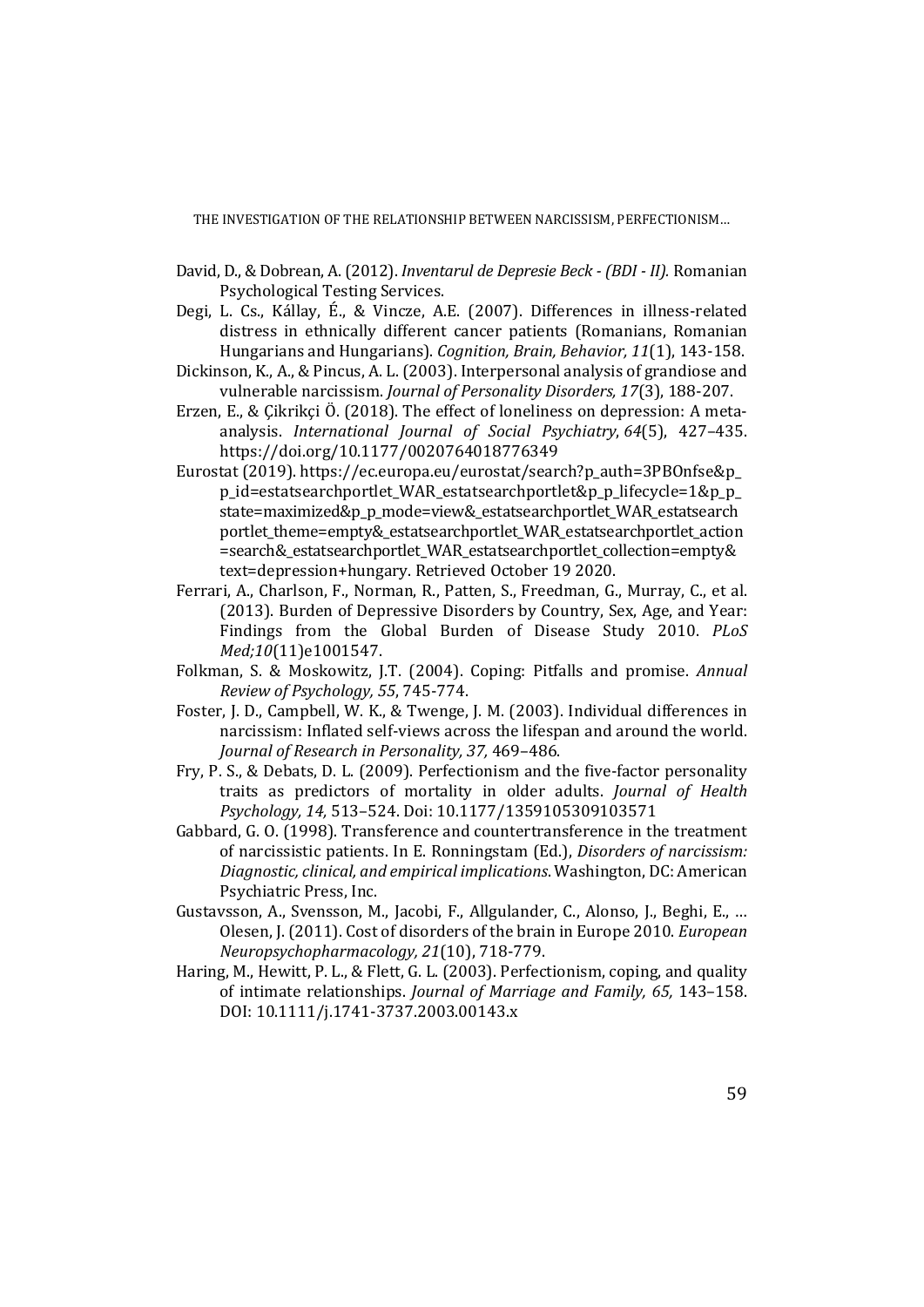- Heine, S. J., & Lehman, D. R. (1997). The cultural construction of self-enhancement: An examination of group-serving biases. *Journal of Personality and Social Psychology, 72*, 1268–1283.
- Hewitt, P. L., Flett, G. L., & Mikail, S. F. (2017). *Perfectionism: A relational approach to conceptualization, assessment, and treatment*. New York, NY: Guilford Press.
- Hewitt, P., & Flett, G. (1991). Perfectionism in the self and social contexts: Conceptualization, assessment, and association with psychopathology. *Journal of Personality and Social Psychology, 60*, 456–470.
- Hill, R. W., Zrull, M. C., & Turlington, S. (1997). Perfectionism and interpersonal problems. *Journal of Personality Assessment, 69,* 81–103. Doi: 10.1207/ s15327752jpa6901\_5
- Hills, P., & Argyle, M. (2002). The Oxford Happiness Questionnaire: A compact scale for the measurement of psychological well-being. *Personality and Individual Differences, 33*(7), 1071–1082. https://doi.org/10.1016/S0191- 8869(01)00213-6
- Holt-Lunstad, J., Smith, T. B., & Layton, J. B. (2010). Social relationships and mortality risk: A meta-analytic review. *PLoS Medicine, 7*(7).
- Holt-Lunstad, J., Smith, T. B., Baker, M., Harris, T., & Stephenson, D. (2015). Loneliness and social isolation as risk factors for mortality: A metaanalytic review. *Perspectives on Psychological Science, 10*(2), 227–237.
- Kahneman, D., Diener, E., & Schwartz, N. (Eds.). (1999). *Well-being: The foundations of hedonic psychology.* New York: Russell Sage Found.
- Kasser, T., & Ryan, R. M. (1996). Further examining the American dream: Differential correlates of intrinsic and extrinsic goals. *Personality and Social Psychology Bulletin, 22,* 280–297.
- Kendall-Tackett, K. (2009). Psychological trauma and physical health: A psychoneuroimmunology approach to etiology of negative health effects and possible interventions. *Psychological Trauma: Theory, Research, Practice, and Policy, 1*, 35–48.
- Keyes, C. L. M., Shmotkin, D., & Ryff, C. D. (2002). Optimizing well-being: The empirical encounter of two traditions. *Journal of Personality and Social Psychology, 82, 1007*-1022.
- Kopp, M., & Skrabski, Á. (1992). Magyar lelkiállapot (Hungarian state of mind). Budapest: Végeken Kiadó.
- Kopp, M. S., Skrabski, Á., & Szedmák, S. (1995). Socioeconomic factors, severity of depressive symptomatology, and sickness absence rate in the Hungarian population. *Journal of Psychosomatic Research, 39,* 1019–1029.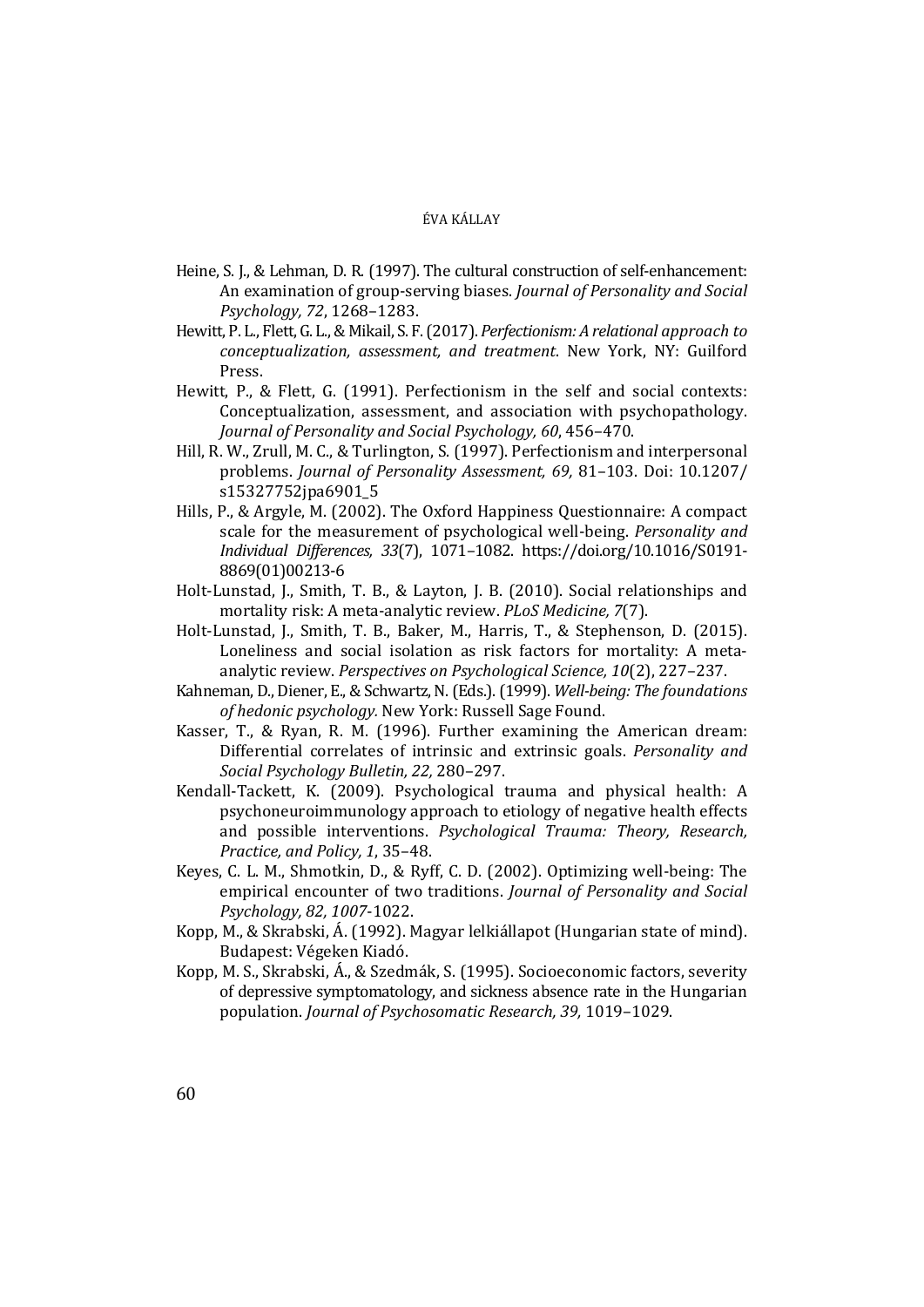- Lanius, R. A., Vermetten, E., & Pain, C. (2010). *The impact of early life trauma on health and disease: The hidden epidemic*. Cambridge, UK: Cambridge University Press.
- Levy, K. N. (2012). Subtypes, dimensions, levels, and mental states in narcissism and narcissistic personality disorder. *Journal of Clinical Psychology, 68,* 886–897.
- Lyubomirsky, S., & Della Porta, M. (2010). Boosting happiness, buttressing resilience: Results from cognitive and behavioral interventions. In J. W. Reich, A. J. Zautra, & J. Hall (Eds.), *Handbook of adult resilience: Concepts, methods, and applications* (pp. 450-464). New York: Guilford Press.
- Millon, T., Grossman, S., Millon, C., Meagher, S., & Ramnath, R. (2004). *Personality disorders in modern life* (2nd Edition). New Jersey: John Wiley and Sons.
- Nealis, L. J., Sherry, S. B., Sherry, D. L., Stewart, S. H., & Macneil, M. A. (2015). Toward a better understanding of narcissistic perfectionism: Evidence of factorial validity, incremental validity, and mediating mechanisms. *Journal of Research in Personality, 57,* 11–25. Doi: 10.1016/j.jrp.2015.02.006
- Patalay, P., & Fitzsimons, E. (2017). *Mental ill-health among children of the new century: trends across childhood, with a focus on age 14*. Centre for Longitudinal Studies, UCL Institute of Education, 20 Bedford Way London.
- Patalay, P., & Gage, S. H. (2019). Changes in millennial adolescent mental health and health-related behaviors over 10 years: A population cohort comparison study. *International Journal of Epidemiology, 48*(5), 1650- 1664. doi:10.1093/ije/dyz006.
- Paulhus, D. L. (1998). Interpersonal and intrapsychic adaptiveness of trait selfenhancement: A mixed blessing? *Journal of Personality and Social Psychology, 74*, 1197–1208.
- Perissinotto, C. M., Stijacic Cenzer, I., & Covinsky, K. E. (2012). Loneliness in older persons: A predictor of functional decline and death. *Archives of Internal Medicine*, *172*, 1078–1083.
- Petrides, K. V., Vernon, P. A., Schermer, J. A., & Veselka, L. (2011). Trait emotional intelligence and the dark triad traits of personality. *Twin Research and Human Genetics, 14*(01), 35–41.
- Pincus, A. L., & Lukowitsky, M. R. (2010). Pathological narcissism and narcissistic personality disorder. *Annual Review of Clinical Psychology, 6,* 421–446.
- Purebl, Gy., & Balog, P. (2008). A depressziós tünetegyüttes jelentősége az esélyteremtés szempontjából. Magyar Lelkiállapot, 2008: Esélyerősítés és életminőség a mai magyar társadalomban. (Ed, Kopp M.). Budapest: Semmelweis Kiadó.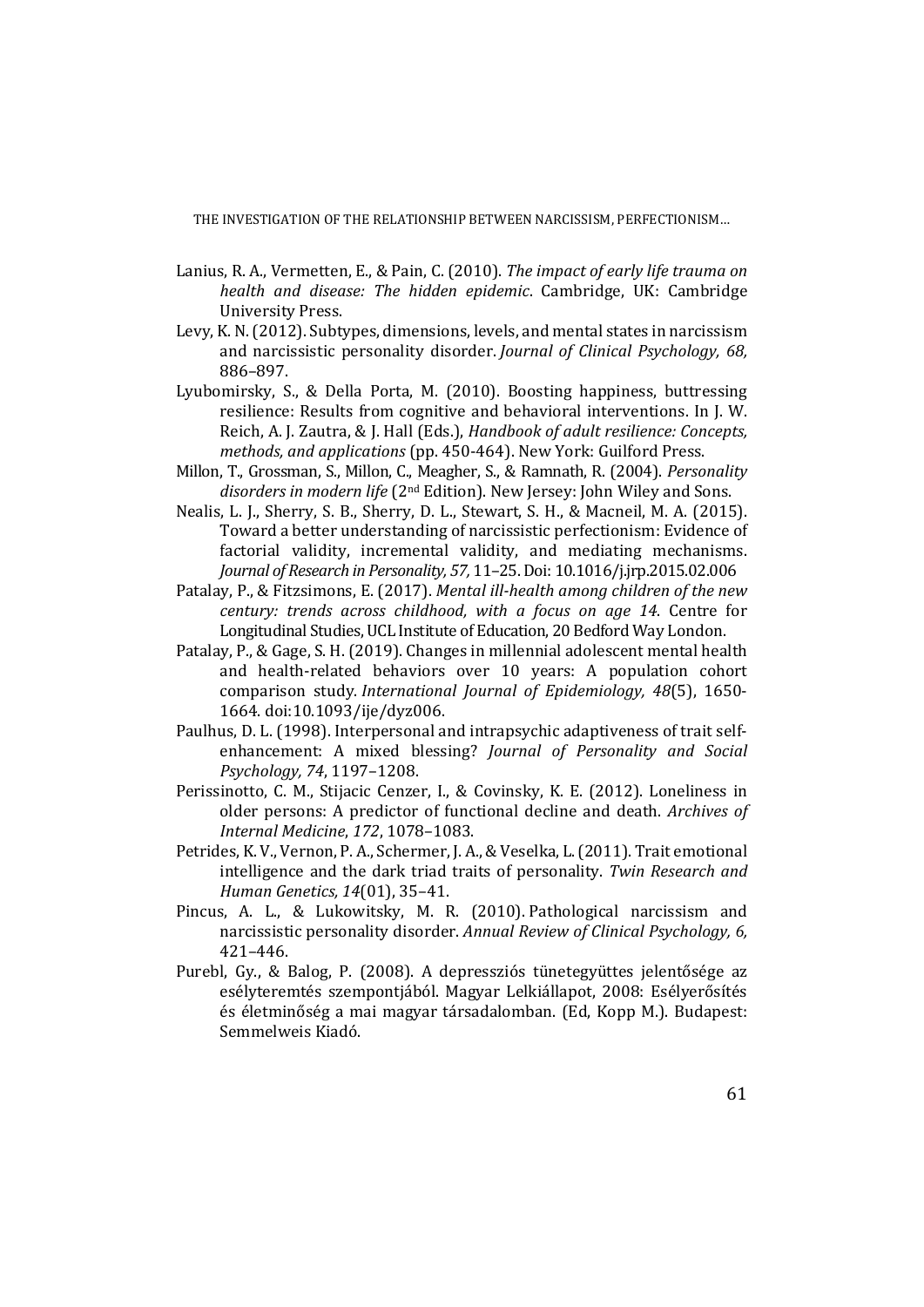- Raskin, R. N., & Hall, C. S. (1979). A narcissistic personality inventory. *Psychological Reports, 45*(2), 590. https://doi.org/10.2466/pr0.1979.45.2.590
- Raskin, R., & Terry, H. (1988). A principal-components analysis of the Narcissistic Personality Inventory and further evidence of its construct validity. *Journal of Personality and Social Psychology, 54*(5), 890-902.
- Ronningstam, E. (2010). Narcissistic personality disorder: A current review. *Current Psychiatry Reports, 12*, 68–75.
- Ronningstam, E. (2011). Narcissistic personality disorder: A clinical perspective. *Journal of Personality and Social Psychology, 17*, 89–99.
- Ronningstam, E. F. (2005). *Identifying and Understanding the Narcissistic Personality*. New York: Oxford University Press.
- Roser, M. (2020). *Our world in data.* https://ourworldindata.org/a-history-ofglobal-living-conditions-in-5-charts#. Accessed the 19th of August 2020.
- Røvik, J.O. (2001). Overt and covert narcissism: Turning points and mutative elements in two psychotherapies. *British Journal of Psychotherapy, 17,* 435-447.
- Russell, D., Peplau, L. A., & Cutrona, C. E. (1980). The revised UCLA Loneliness Scale: Concurrent and discriminant validity evidence. *Journal of Personality and Social Psychology, 39,* 472–480.
- Ryff, C. D. (1989). Happiness is everything, or is it? Explorations on the meaning of psychological well-being. *Journal of Personality and Social Psychology, 57,* 1069-1081.
- Ryff, C. D., & Singer, B. H. (1998). The contours of positive human health. *Psychological Inquiry, 9,* 1-28.
- Ryff, C. D., & Singer, B. H. (2000). Interpersonal flourishing: A positive health agenda for the new millennium. *Personality and Social Psychology Review, 4*, 30-44.
- Ryff, C. D., & Singer, B. H. (2008). Know thyself and become what you are: A eudaimonic approach to psychological well-being. *Journal of Happiness Studies, 9,* 13-39.
- Sawyer, S. M., Azzopardi, P. S., Wickremarathne, D., & Patton, G. C. (2018). The age of adolescence. *The Lancet Child & Adolescent Health, 2*(3), 223–228. doi:10.1016/s2352-4642(18)30022-1
- Sedikides, C., Rudich, E. A., Gregg, A. P., Kumashiro, M., & Rusbult, C. (2004). Are normal narcissists psychologically healthy?: Self-esteem matters. *Journal of Personality and Social Psychology, 87*(3), 400.
- Sherry, S. B., Gralnick, T. M., Hewitt, P. L., Sherry, D, L., & Flett, G. L. (2014). Perfectionism and narcissism: Testing unique relationships and gender differences. *Personality and Individual Differences, 61-62,* 52-56.